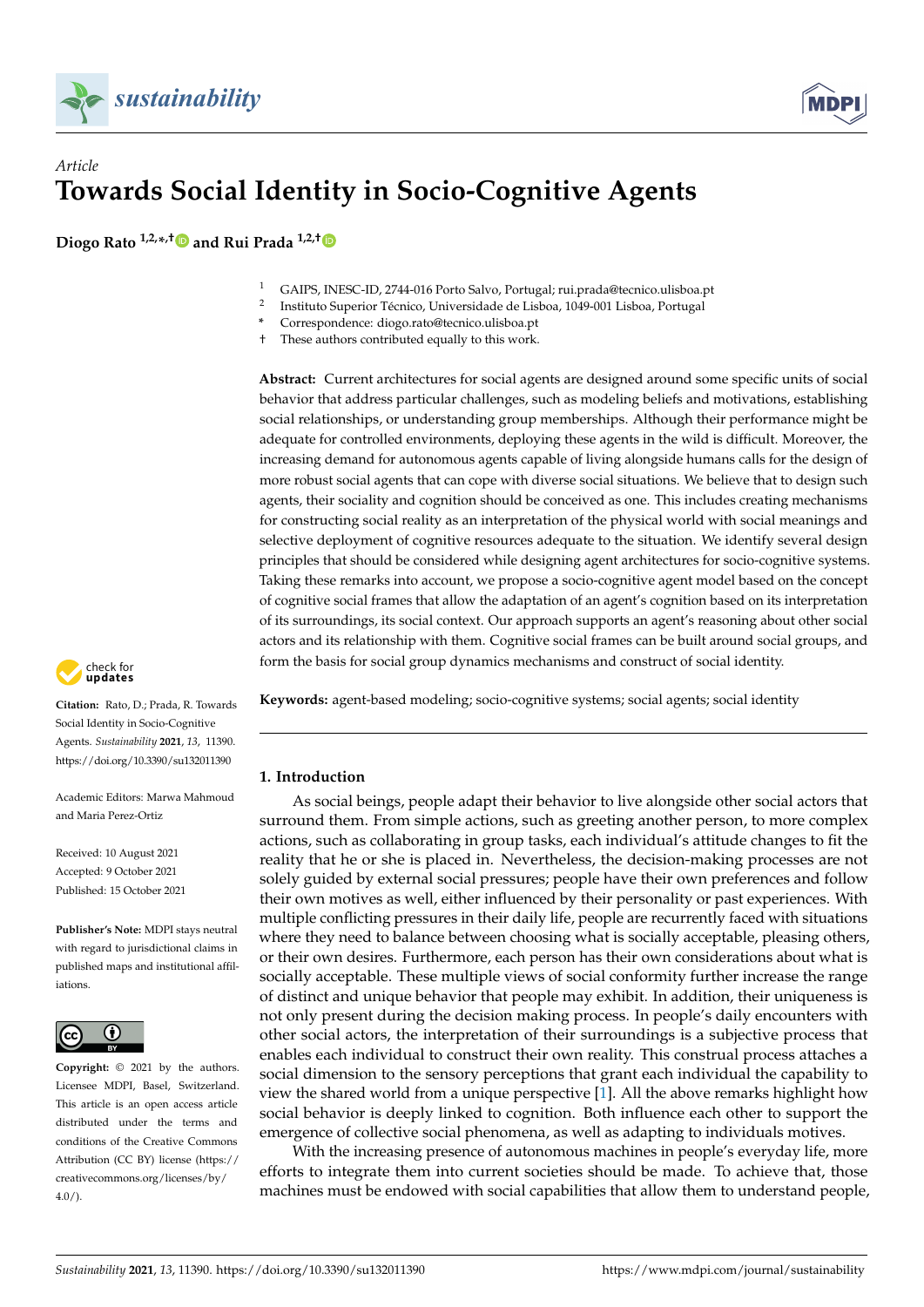become ubiquitous among humans, not only must they interact with the environment in a believable way but also reason over their actions' social aspects. To grant them the latter, they must comprehend the world as a social environment very much like humans do. Social notions, such as norms, categories, groups, values, or roles, must be embedded in the agent's cognition as they are also an integral part of a humans' cognition [\[2\]](#page-16-1). Moreover, it is also hard to dissociate intelligence from social life since the evolution of both is profoundly linked [\[3\]](#page-16-2). By interacting with others, humans develop connections among them and, as demanded by each situation, people adapt their behavior by including other social actors in their cognitive processes [\[4,](#page-16-3)[5\]](#page-17-0). Additionally, through their interpretation of the physical world, people mentally construct a unique representation of their social reality in their minds [\[6\]](#page-17-1). Accordingly, there is a strong coupling between cognition and social behavior, and this connection is bidirectional. Through social interactions, people are capable of improving and modifying their cognition while they deploy their cognitive resources as needed based on the social context they are placed in.

Endowing agents with social capabilities should be a larger effort than just adding encapsulated social notions into agents, ironically similar to the way the word "social" was added to "agents" to create social agents. Attempting to shape particular modules of "sociality" into agents will not benefit their performance in real and complex social worlds [\[7\]](#page-17-2). At the same time as acknowledging the utility of designing specialized agents to address very precise tasks, applying an *ad hoc* approach to the design of social agents will not promote the appearance of general intelligence. Similarly, the inclusion of units of social behavior will prevent the conception of general social intelligence in agents. Looking forward to developing agents that can be included in people's everyday life, the methodology used to design them must introduce human's social behavior in all of their components, from the interaction with other social actors to the selection of cognitive processes based on the situation. Therefore, to see an increasing successful presence of social agents in people's life, we argue that novel architectures for socio-cognitive agents should be researched and developed.

In recent years, researchers have highlighted the need to look into cognitive sciences and social psychology to better understand and explain artificial agent's behavior [\[8\]](#page-17-3). Furthermore, although current computational cognitive approaches are not able to model the behavior of dynamic and heterogeneous populations of agents, agent-based modeling has been identified as a promising tool to study cognitive sciences [\[9\]](#page-17-4) and to explore how cognitive units interact to support socially intelligent behavior [\[10\]](#page-17-5). Using agent-based modeling, researchers also have proposed several cognitive architectures (see [\[11](#page-17-6)[,12\]](#page-17-7)), some inspired by social psychology theories. Towards creating better human–agent interactions, researchers focused on creating computational models for emotions. Based on OCC's cognitive structure of emotions [\[13\]](#page-17-8), researchers explored how to use this model of emotions on embodied characters  $[14]$ , on large populations of agents  $[15]$ , and on agents with humanlike learning [\[16\]](#page-17-11). More recently, researchers integrated cognitive models based on emotion appraisal theories into agents [\[17](#page-17-12)[,18\]](#page-17-13). Additionally, Hall et al. outlined a cognitive model to exhibit culturally appropriate affects and behaviors [\[19\]](#page-17-14). In addition to architectures that intend to model affect and emotional responses, researchers also introduced cognitive models based on social dynamics: Mascarenhas et al. studied how social importance can be used in socio-cognitive models to endow agents with a mechanism that adjust their perceptions and interactions based on culture [\[20\]](#page-17-15); Dimas and Prada proposed models that take into account an agents' group memberships [\[21\]](#page-17-16), and Mercuur et al. identified a series of requirements for integrating social practice theory in agents [\[22\]](#page-17-17) that were applied in the SoPrA framework to simulate routines in agent-based systems [\[23\]](#page-17-18).

Contrarily to other socio-cognitive models, our approach attempts to introduce a stronger relationships between an agent's cognition and the social reality it is placed in. As such, an autonomous agent endowed with our model will adapt its internal processes to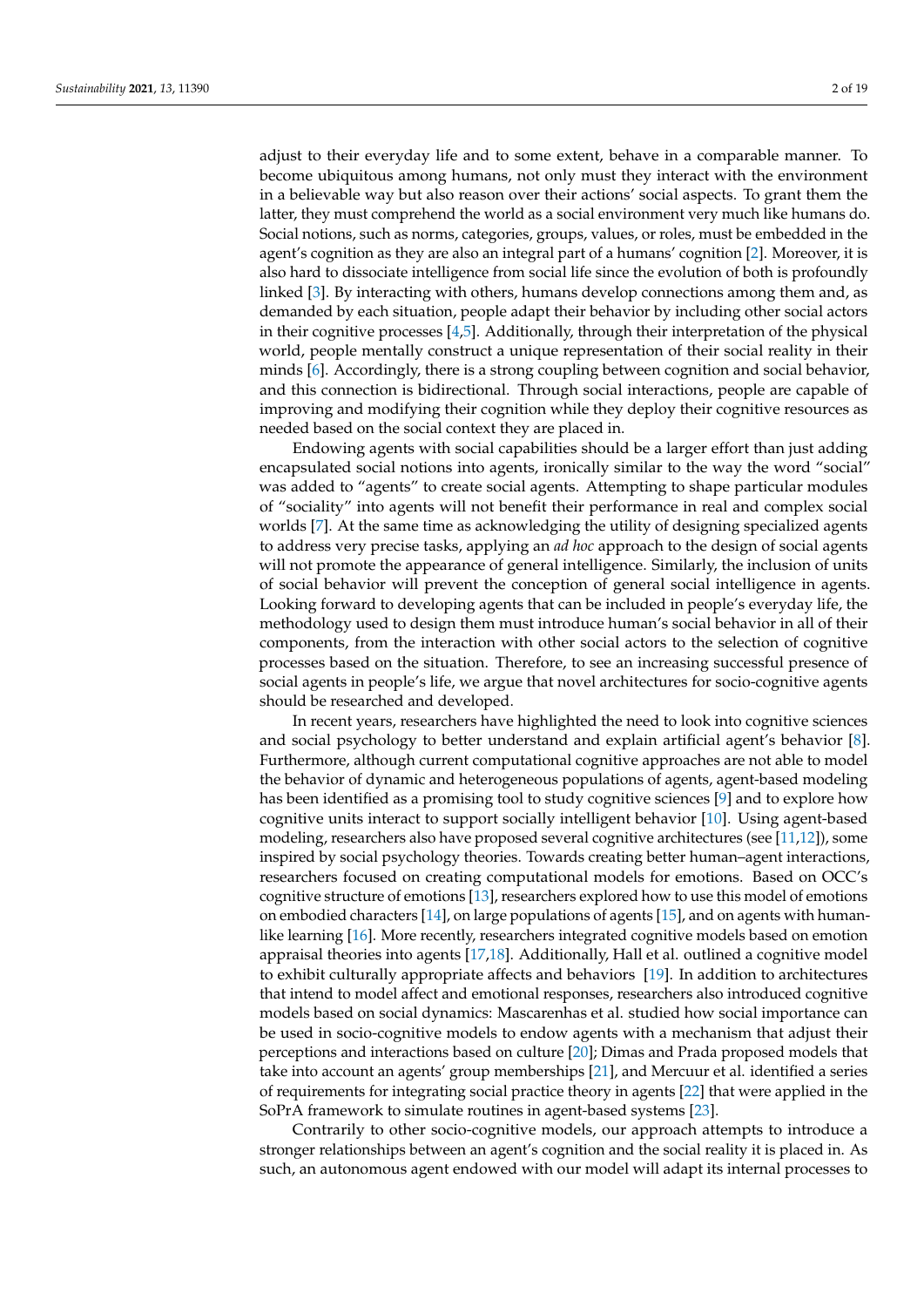the situation by ascribing social meaning to the surroundings, hence shaping its behavior not only to acknowledge the social context but to reason on top of it.

In the remaining sections, towards linking cognition to the social intelligence of agents, we elaborate on some concerns that should be taken into account by researchers. We enumerate five design principles that should be considered throughout the design of agents for socio-cognitive systems. Then, we detail a computational model designed around the concept of cognitive social frames inspired by social identity theory with special emphasis on our notion of social context. Finally, we discuss some examples that can benefit from using our cognitive social frames, and we conclude with some perspectives on future research on socio-cognitive systems, namely, their importance for the integration of agents in our society.

### <span id="page-2-0"></span>**2. Design Principles**

Despite the increasing presence of autonomous agents in people's daily lives, several researchers have highlighted the importance of understanding the social world in each individual's cognition. This connection and its implications have been a research topic that has called the attention of multiple theorists that study this phenomenon, and computer scientists that recognize its importance in the design of intelligent agents. In the late 1990s, Castelfranchi argued that intelligence is a social phenomenon and that, in artificial intelligence, researchers construct socially intelligent systems to understand it [\[3\]](#page-16-2). However, more recently, AI's goal regarding social intelligence has shifted towards designing and developing social agents that live alongside humans in a socially adequate manner. Nevertheless, the need to create social agents should not promote the inclusion of modules of social behavior as additions to the agent's cognition [\[7\]](#page-17-2). Instead, an agent's social nature should spread through its cognition.

To guide the design of socio-cognitive agents, we elaborate on five design principles that should be taken into account. For each one of them, we review the relevant background from social sciences and highlight some relevant works in artificial intelligence that explore it.

# <span id="page-2-1"></span>*2.1. Socially Situated Cognition*

Human actions are influenced by external factors. From characteristics of the environment that restrict physical capabilities, to the presence of others that demand an adaptation of the speech tone; for example, people adapt their behavior to the situation they are placed in. Clancey proposed the notion of situated cognition to explain the process people use to adapt their cognition based on their surroundings [\[4\]](#page-16-3). His proposal states that *"all processes of behaving, including speech, problem-solving, and physical skills, are generated on the spot [. . . ]"*. Primarily motivated to describe how knowledge is constructed in human's minds, the author suggested that people's cognitive resources are deployed as required by the context. In Clancey's proposal, knowledge is described as inherently social, similar to human actions, defining human's activity as socially oriented, as well as socially shaped [\[2\]](#page-16-1). Similarly, Suchman also argued that not only physical but also social context can guide, restrict, or even fully decide people's actions [\[24\]](#page-17-19).

To study situated cognition in a social context, Smith and Semin introduced the concept of socially situated cognition [\[5\]](#page-17-0). It proposes four different properties of cognition: cognition is for action, cognition is embodied, cognition is situated, and cognition is distributed. The authors extensively reviewed evidence that situated action enables the appearance of social cognition. For instance, Schwarz argues that the perceivers' perspective of the context strengthens the sensitivity to external artefacts during attitude construal [\[25\]](#page-17-20).

We consider socially situated cognition as one of the most important design principles to endow social agents with the capability to selectively deploy their cognitive resources as the social environment requires. Although generating cognitive resources on the spot is not suitable for computational models, as Clancey proposed, we agree that its capabilities should evolve with the agent's experience. Moreover, the sensitivity to the social context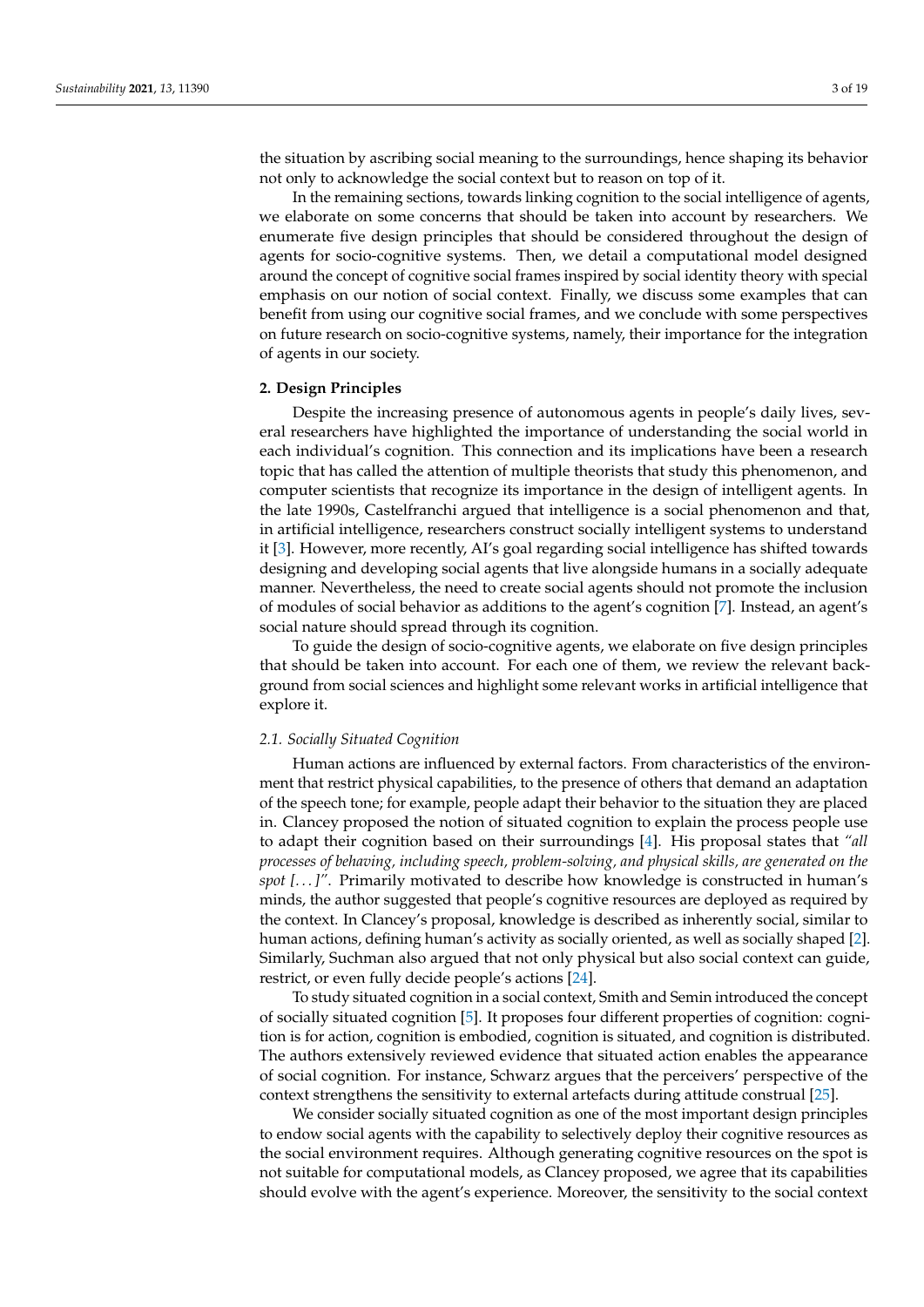promotes the recruitment of only a part of the cognition that is deemed necessary, reducing the computational load on complex systems.

Socio-cognitive agents must be able to understand the situation (e.g., the adequate social roles and norms, and the relationship of the social actors) and act accordingly, but without losing the agency to choose whether to adhere to social pressures that the situation upholds. In contrast to normative systems that restrict agents' actions to avoid a chaotic social world, we claim that socio-cognitive agents should not be enforced to blindly change their behavior by an outside source. The agent's cognition should be the one promoting the balance between external pressures, such as social norms, and personal preferences. Overall, the principle can be summarized as:

*A socio-cognitive agent must selectively deploy its cognitive resources, hence adapting its behavior, according to the social context.*

# <span id="page-3-0"></span>*2.2. Social Context and Construal*

From the objects available around people to their relationships with other social actors, the entities that surround people have a direct influence on their cognitive processes. Nevertheless, not all humans ascribe similar meanings to the same entities they see in the physical world. In addition to the sensory experience that generates a perception, people construct mental representations of the world that are subject to an interpretative process.

One of the theories that explained the relationship of the self with the social reality is symbolic interactionism [\[1\]](#page-16-0). First proposed by George Mead and later published by Herbert Blumer, the theory proposes that individuals interact with each other based on the symbolic world they construct. Since *"humans act toward things on the basis of the meanings they ascribe to those things."*, people can establish a link between their personal and unique view of entities and use it to adapt their cognition. Moreover, by arguing that *"the meanings are handled in, and modified through, an interpretative process used by the person in dealing with the things he/she encounters"* the authors emphasize that interpretation plays an important role when trying to understand the social world people interact with.

When endowing intelligent agents with the ability to selectively filter their computational processes based on the context they are placed in, there needs to be an explicit connection between the external world and their internal resources. Castelfranchi proposed that both physical context (relation to the environment) and social context (relation to other social actors) were noteworthy elements that influenced the agent's autonomy [\[6\]](#page-17-1). Additionally, several researchers identified the importance of social context in the classification of agents as "socially believable" [\[26](#page-17-21)[,27\]](#page-17-22). To be portrayed as such, an external observer should be able to perceive as meaningful the connection between the agent's identity, its behavior and the social context.

From embodied virtual agents to social robots, the inclusion of autonomous agents in people's society requires them to understand people's current practices and adhere to them when appropriate. Using the physical reality might enable them to understand what the environment affords. However, we argue that this is not enough. In addition to exploring the deployment of cognitive resources based on world entities with physical properties, agents must rely on the relationship between such elements and their frame of reference. Endowing them with the capability to reason on top of the social context that represents a network of relationships between objects and social actors will improve their chances of being perceived by humans as socially believable. Following some theorists' proposals, we argue that the design of social agents must include a representation of the social context, that results from an interpretative process that refines and extends the sensory stimulus with social meaning. Therefore:

*A socio-cognitive agent must be able to construct social context by means of interpretative processes that ascribe social meaning to its sensory information.*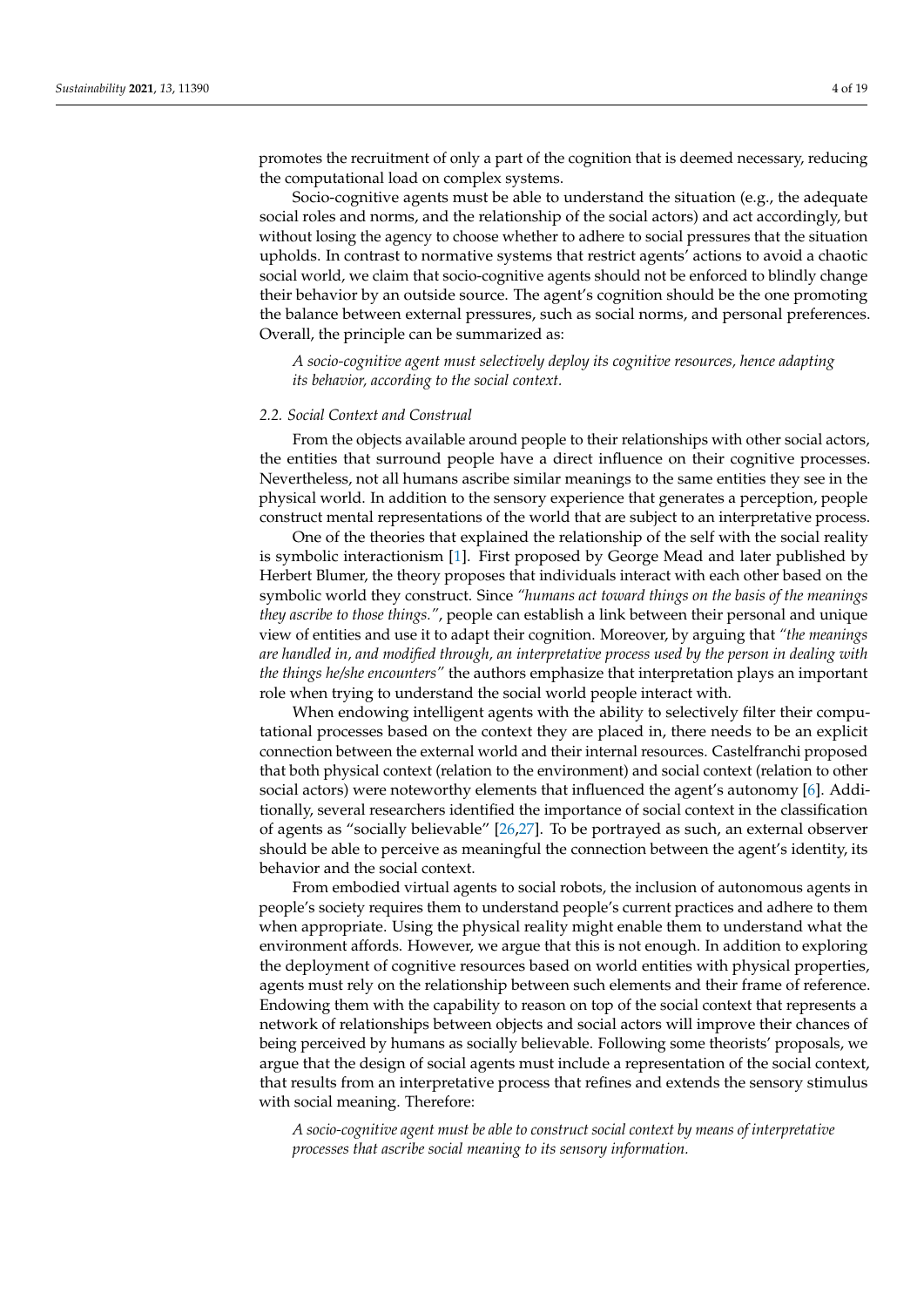### <span id="page-4-1"></span>*2.3. Social Categorization and Identity*

Allport studied human's natural process for thinking about others in terms of their group memberships by means of social categorization [\[28\]](#page-17-23). As part of their social nature, people tend to categorize other social actors on the basis of their social groups' memberships. Therefore, being able to recognize others' social groups, a person can also identify himself based on his relationship to such groups. This interaction between one's identity as a group member and the inter-group's dynamics was elaborated by social identity theory [\[29\]](#page-17-24). It proposes that people are capable of constructing their social identity based on their relationship with other social groups. Later, Adams and Hoggs predicted that social identities can be taken as required by the situation, the social context [\[30\]](#page-17-25). Together, both formulations suggest that humans can assume an identity as they see fit while being capable of recognizing, and comparing to others' memberships. Brewer further elaborated on the inter-group behavior, by proposing that one, when adopting a social identity, balances the similarities with other in-group members and the distinction between in-group and out-group [\[31\]](#page-17-26) members.

Owens et al. [\[32\]](#page-17-27) studied two types of identity: role identities and personal identities. The first refers to identities that can only exist when a relevant counter-part is also present, for example, one cannot be a mother without children. However, personal identity reflects one's traits or characteristics that are not linked to others' social or role identities. As such, role identities present an interesting way of adjusting one's cognition based on the relationship with the reality, namely, other social actors.

The application of social identity in computational systems is also a challenging task. To design social agents, the notion of social context cannot be the only factor considered. If so, the individual nature of cognition can be lost. Therefore, the inclusion of aspects related to social identity can stimulate the individual differences of agents [\[2\]](#page-16-1). This distinction can be traced to people's different emotional attachment to each social group. Therefore, besides the interpretation of the surroundings, socio-cognitive agents' architectures must also include mechanisms that allow them to reason about other actors' memberships and how one fits into the social world.

Social identity theory can provide insight into the mechanisms an agent must accommodate to identify social categories and be able to define social groups. Furthermore, when placed together with other social actors, social agents must be capable of understanding the relationship between social groups. Ultimately, while endowed with the possibility to recognizing others' memberships and relate itself to them, an agent should be capable of constructing its own social identity that reflects its preferences and personal history in the social world. Similar to how social context represents the agent's interpretation of the physical reality, its social identity serves as a manner to identify how an agent positions itself within the social landscape filled with other social actors distributed in social groups, so:

*A socio-cognitive agent must be able to attribute social categories to social actors and understand their social meanings and relationship as part of the construction of social context. Additionally, it should be able to position itself in the social categorization space and have preferences over some social categories.*

### <span id="page-4-0"></span>*2.4. Social Affordances*

According to Gibson, affordances are the interactive opportunities offered by the environment to an organism [\[33\]](#page-17-28). For instance, a book can afford several types of interactions ranging from interactions that are more common, such as, opening the book or reading its paragraphs, to other less orthodox interactions, such as using it as a cup holder or a wobbly table's stabilizer. However, an affordance does not live inside the organism nor the environment; it emerges from the ecological relationship between both parties [\[34\]](#page-17-29). Moreover, affordances result from the coupling of perceptual information with the organism's cognitive capabilities. Since Gibson's theory of affordances was mainly conceived for direct visual perception, his proposal did not detail the role of cognition on the conception of affordances. Nevertheless, Gibson briefly challenged the affordances' original domain,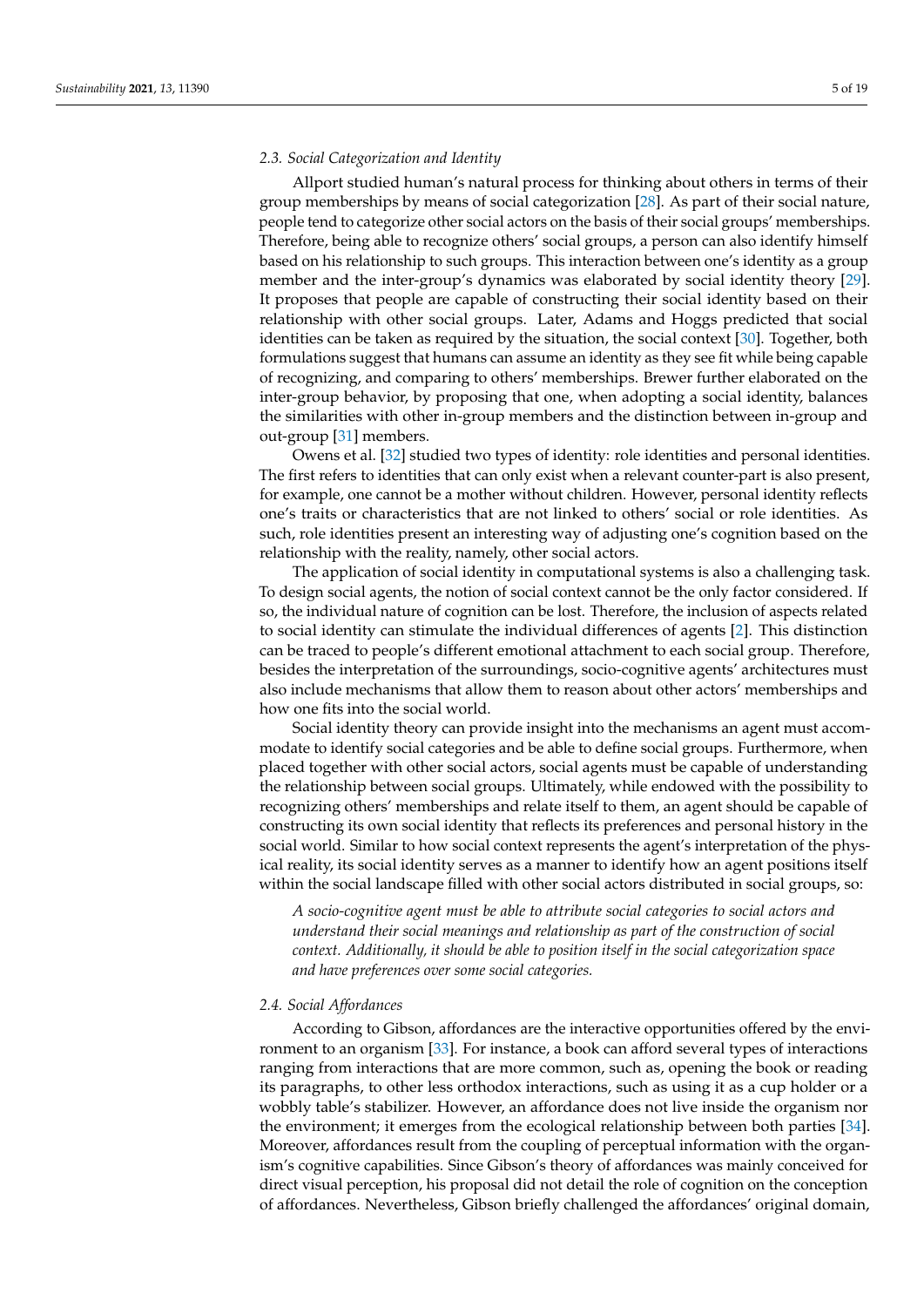alluding that other biological perceptions or cultural processes may allow the emergence of other types of affordances. In the past four decades, following his initial contributions, other researchers extended the original theory and explored the cognition's implications in recognition of affordances.

Some researchers proposed that perceptions result from a mental reconstruction of the physical world that is used to update our own internal representation of our surroundings [\[35\]](#page-17-30). However, such theories did not consider the role of the organism's cognition in the perception process. By exploring the cognition's impact on the theory of affordances, other researchers suggest that perception through sensory inputs is highly influenced by the cognitive capabilities of an organism [\[36\]](#page-17-31). For example, Hirsh et al. proposed that perceptions can be understood as interpretations of the sensory input based on past experiences, expectations, and motives [\[37\]](#page-17-32). Others suggested that the perceiver's culture affects salience of some affordances, namely, the ones called social affordances [\[38\]](#page-18-0). Zhang and Patel, based on the distributed cognition framework, defined an affordance as a representation shared between the environment and the organism that can be categorized as biological, physical, perceptual, or cognitive [\[39\]](#page-18-1), where the latter category refers to affordances provided by cultural conventions. Authors from distinct disciplines propose new interpretations to the ambiguous concept of affordance proposed by Gibson, but a common aspect was shared between their theories: cognition guides the attention mechanism that enables organisms to construct their internal representation of the physical reality.

The theory of affordance is also relevant while designing computational models for agents, primarily to help construct perceptions based on the resources agents can deploy. Particularly, agents' architectures should consider potential interactions with other social actors as social affordances. Indeed, some computer science researchers have explored agents' social affordances across multiple domains. In accordance with Gibson's theory, Kreijns proposed a definition of social affordance to be applied in computer-supported collaborative learning [\[40\]](#page-18-2). The authors highlight the need for the CSCL environment to stimulate the group members' intervention while reciprocally when a member becomes salient to another, the social affordances must help guide the second member to engage in appropriate interaction with the first. The ecological stance of social affordances also found relevancy across the field of human–robot interaction [\[41,](#page-18-3)[42\]](#page-18-4). Whether to improve a robot's planning capabilities by learning others' social affordances from the physical environment [\[43,](#page-18-5)[44\]](#page-18-6), or by learning an affordance grammar from videos [\[45\]](#page-18-7), approaches that use the theory of affordances can be found in multiple research works about social robots.

In practice, we argue that social affordances, as proposed by Gibson and later reiterated by other researchers, present an interesting method for designing social agents, particularly to define their interactions with other social actors. By first identifying the bidirectional relationship between the perceiver and the surrounding social world, an agent can recognize opportunities for interaction with others. This principle can be summarized as:

*A socio-cognitive agent must be able to identify social affordances in the presence of other social actors.*

### <span id="page-5-0"></span>*2.5. Socially Affordable*

Alongside its ecological motivation, social affordances can also bring technical improvements for social agents. Gibson argued that perception is not about passively constructing an internal representation of the world, but rather about actively picking up information of interest to one's behavior [\[34\]](#page-17-29). As such, an agent that only perceives information that is worth considering reduces its set of relevant perceptions. Computationally, it means creating an attention process that allows an agent to filter the perceptions based on their relevancy to its cognition. Nevertheless, this approach may not be sufficient to create agents that are more socially capable. Being able to recognize social affordances, opportunities for interaction with other social actors in the environment, does not necessarily mean that those potential interactions are adequate for the social context. Instead, understanding the distinction between what is possible, the mentioned affordances, and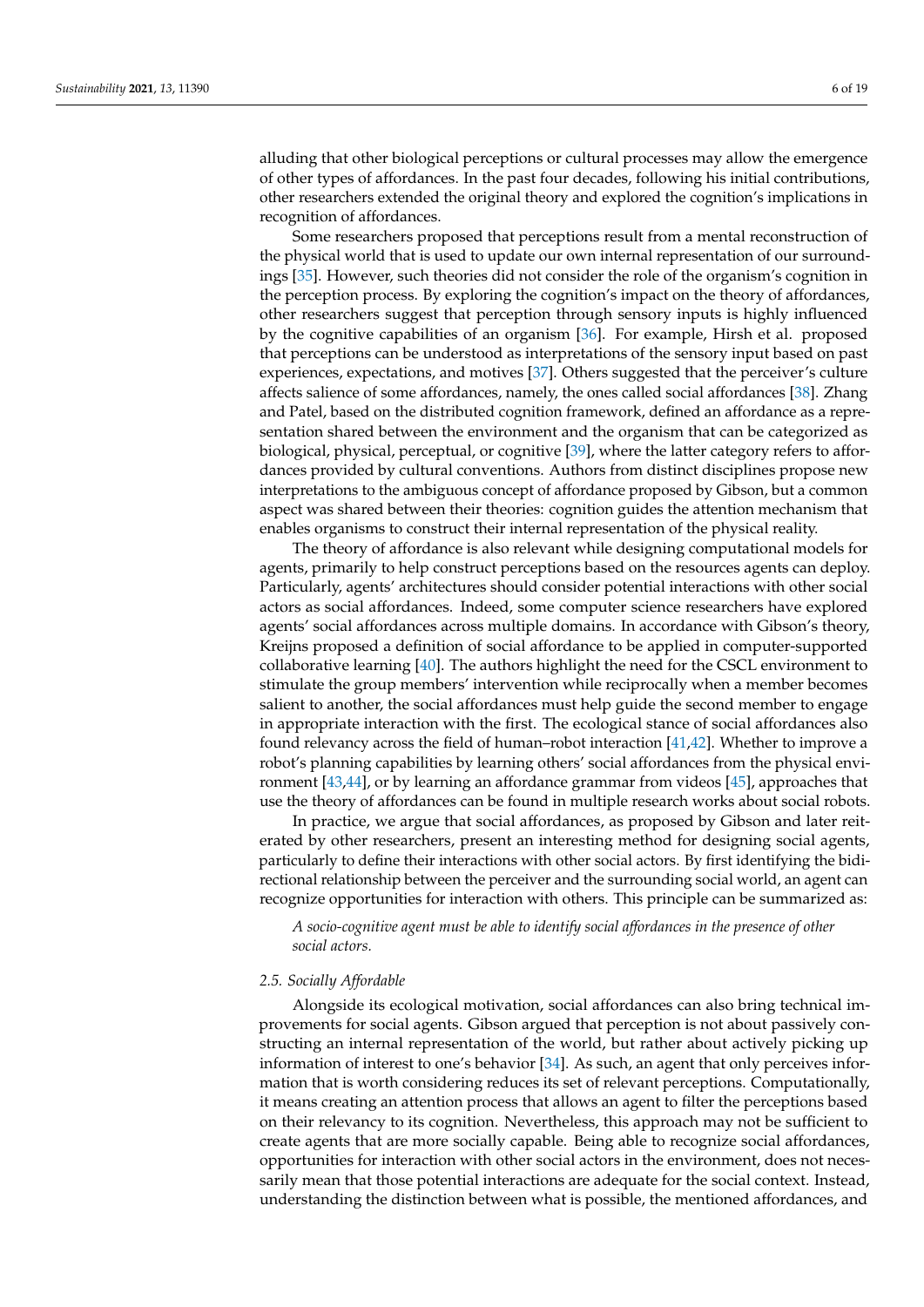what is appropriate, hence, socially affordable, endows agents with the capability to adhere to social conformity.

Let us revisit our previous example, the book's affordances are directly related to its capabilities and the physical environment the book is placed in. However, as social actors, people also take into account the setting of the interaction and what is deemed appropriate for each context. Although using a book as a cup holder at home might not be questionable, the same action in a library might be inadmissible. The same principle applies to other types of affordances, such as social affordances. Whereas engaging a fellow reader in a library to dance can be considered inappropriate, the same interaction at home may be seen as adequate. To mimic this social awareness into agents through affordances, the environment must be perceived as an enabler of some opportunities that are socially affordable. Thus, an agent must be capable of representing and deploying social information regarded as relevant during the attention process, such as the relationship between other social actors and other physical entities.

Such a distinction between affordances, including social, and what is socially affordable, emphasizes the separation between the actions that are deemed possible and the ones that are socially acceptable. This knowledge regarding social conformity grants social agents the capability to engage in interactions with the environment and other social actors that fit their context, therefore:

*A socio-cognitive agent must be able to recognize which affordances are socially affordable adequate for the social context.*

### **3. Cognitive Social Frames**

Humans live alongside other social actors. As members of society, we need to adapt our actions to fit others' expectations. Similarly, social agents must change their behavior according to their reality. To endow this capability to socio-cognitive agents, from virtual agents to robots, we must develop mechanisms to adapt their cognition based on their interpretation of the physical reality. Taking into account the principles elaborated in Section [2,](#page-2-0) we propose a computational model based on the concept of cognitive social frame.

A cognitive social frame (CSF) is the core element of a framework that enables the adjustment of the agent's cognition based on its interpretation of the surroundings. The latter is an internal representation of the agent's relationship with the things and other social actors placed in the world. This mental representation is called social context. The agent's cognition is encapsulated into several abstract blocks called cognitive resources. They contain specific knowledge and mechanisms used to determine the agent's actions. Finally, each CSF establishes a link between the social context and the relevant cognitive resources, that will be used to determine which cognitive resources should be deployed. In addition to the internal representation of these concepts, we also describe the agent's mechanism used to regulate the cognitive social frames. We propose an approach with five stages that includes the process to interpret the perceptions and update the deployed cognitive resources.

In the remaining section, we detail the elements of the agent's architecture and how they are grouped. Then, we describe the several stages of the agent's mechanism and how its multiple components of the model interact with each other. Finally, we elaborate on some interesting phenomena that could be modeled with cognitive social frames and how we align the model's goals with the design principles previously elaborated on.

#### *3.1. Architecture*

Throughout its interactions with the environment, the agent will receive new perceptions and interpret them. This process results in new social contexts that will guide the adjustment of the agent's cognition. The connection between the social context and the agent's cognition is represented by the concept of cognitive social frame. Although the agent holds a collection of possible CSFs, at a certain moment, only a subset of those is considered appropriate for the social context, called salient cognitive social frames. Each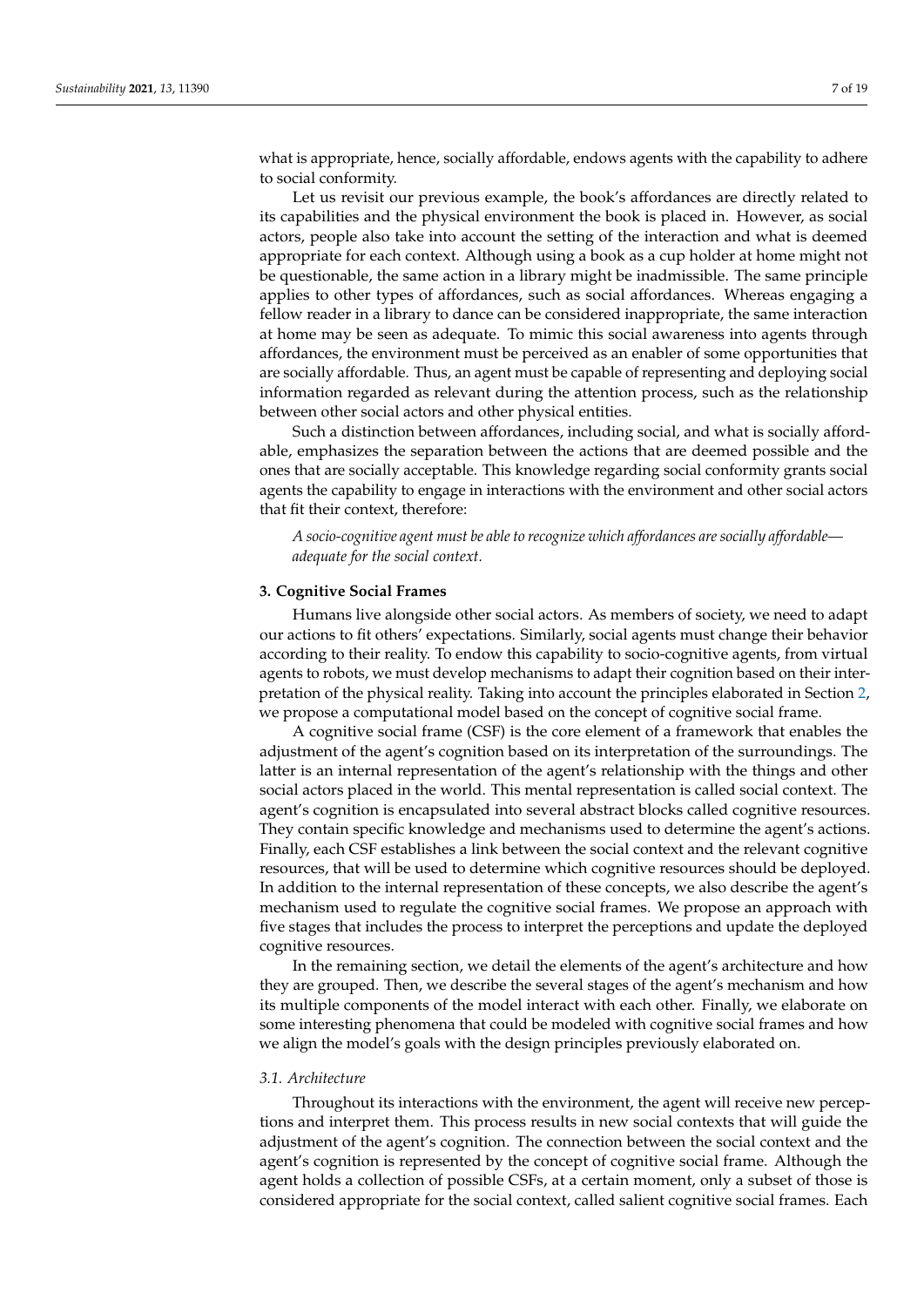CSF identifies the proper cognitive resources to deploy when it is salient. Our architecture does not impose limitations regarding the internal processes of each cognitive resource. However, some restrictions regarding the knowledge accessibility are established. Figure [1](#page-7-0) provides a high-level view of the interaction of the cognitive social frames with the remaining concepts of the model. The following sections elaborate on each concept and how they contribute to the agent's loop.

<span id="page-7-0"></span>

**Figure 1.** Cognitive social frame's architecture illustrating the interaction of the model's components highlighting the three main stages of the agent's mechanism: Interpretation—the perceptions are interpreted based on the salient cognitive social frames to form the social context, Salience—all cognitive social frames assess their salience based on the social context, and Deployment—the salient cognitive social frames update the set of active cognitive resources.

# 3.1.1. Memory

We propose an abstract architecture that supports the selective deployment of multiple cognitive resources depending on the agent's social context. To distinguish between the resources that are related to the core mechanism of the cognitive social frames and the resources related to the task, we split them across two groups, as shown in Figure [2.](#page-7-1) The computational model's architecture distributes its elements into three types of memory: the sensory memory, the working memory, and the long-term memory. Each memory type clusters concepts that have different lifetimes and salience.

<span id="page-7-1"></span>

**Figure 2.** Cognitive social frame's memory organization. Its elements are grouped across two dimensions: the relevancy for the task or the core CSF mechanism, and the memory type.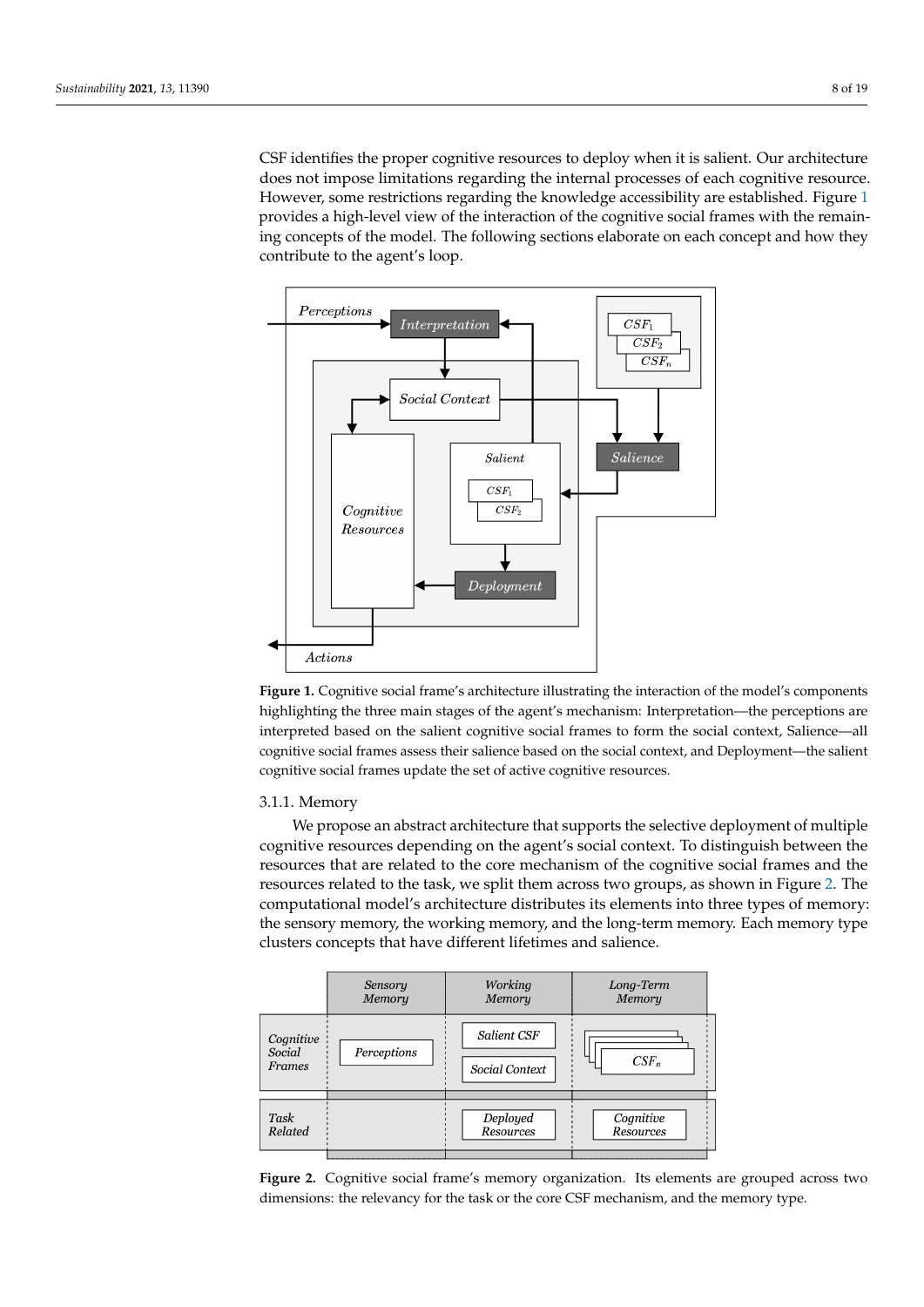# Sensory Memory

This memory group contains information about the agent's perceptions gathered from its sensors. The lifetime of the elements in this memory is very short as they are discarded right after they are interpreted by the agent. The cognitive resources of the agent, namely, the ones related to the tasks, do not use the sensory memory's perceptions directly. Instead, the agent's internal cognitive resources access its interpretation of the social world, the social context, rather than the unfiltered perceptions containing information about its physical surroundings.

# Working Memory

The working memory holds information about the current social context, the salient cognitive social frames and other relevant data for the cognitive resources currently deployed. The elements of this memory group have a short lifetime as they are constantly being manipulated by other cognitive resources as well as by the core updating process of the cognitive social frames. The social context is frequently updated by the agent based on the interpretation of new perceptions. This working memory's resource is used by the cognitive resources of the agents, as well as by the salient cognitive social frame updating mechanism. Alongside these two elements, the working memory also holds other memory resources used and managed by the cognitive resources deployed.

## Long-Term Memory

The elements inside this memory group do not change as often as the ones from the sensory and working memory. In addition to storing other persistent elements used by the reasoning resources, the long-term memory holds information about all the cognitive social frames. Although not repeatedly modified, these elements are deployed as requested by the agent's other processes, such as the CSF's update mechanism.

### 3.1.2. Cognitive Social Frame

A cognitive social frame is a concept that describes the relationship between the agent's social context and its available cognitive resources. At a certain instant, multiple CSFs can be appropriate for the same social context. Similar to the terminology used by the social identity theory, we use the term *salience* to describe the current relevancy of each CSF. In addition to that, each CSF defines a construal mechanism that is triggered when the agent perceives the environment. It is a process that supports the creation of a social context as a personal interpretation of the physical world rather than just a collection of sensory stimuli. A cognitive social frame can be formally defined as

*CSF* = {*construal*, *f itness*, *CognitiveResources*},

### Construal

Is a function that, based on the agent's perceptions in the sensory memory, constructs a social context. This function can be seen as a two-phase process. The first, inspired by Gibson's Theory of Affordances, resembles an attention mechanism that filters the agent's perception based on its relevancy for the respective CSF. The second phase, motivated by the interpretative view of a human's perception as proposed by symbolic interactionism and social identity theory, transforms the set of perceptions into a collection of social perceptions that carries the agent's relationship to things and other social actors. The two phases combined result is a function that creates a social context that will guide the agent's deployed cognitive resources. The construal function signature is:

*Construal* : *Perceptions* 7−→ *SocialContext*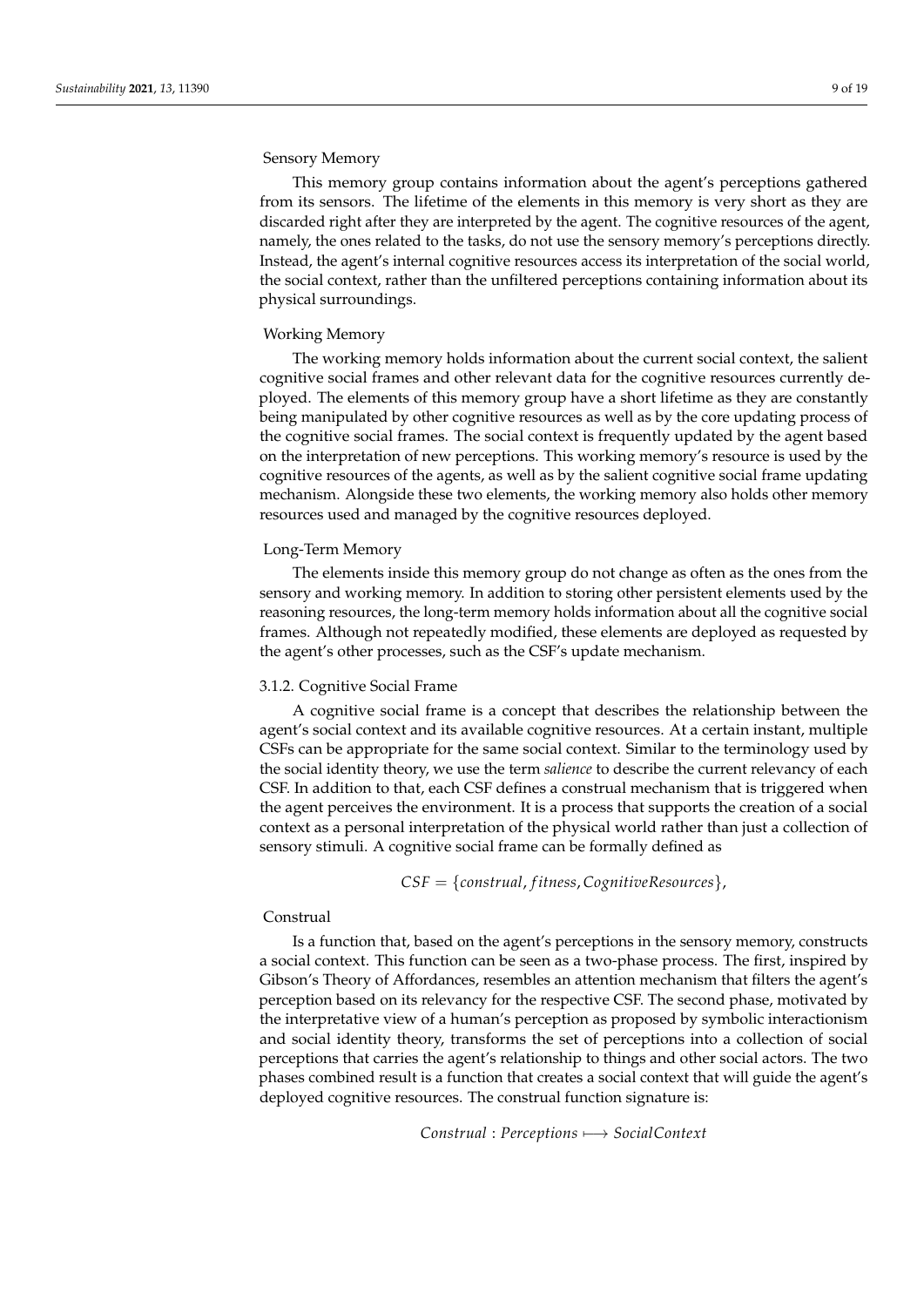# Fitness

Is a function that tests if the cognitive social frame fits the agent's context. Both the external pressures, defined in the social context, and the internal drives of the agent, present in the cognitive resources inside working memory, should influence the salience of the CSF. The outcome of the fitness function will contribute to determining whether or not the CSF should be considered salient.

$$
Fitness: WorkingMemory \longleftarrow ]0,1]
$$

# Cognitive Resources

Is the set of the cognitive resources that will be deployed when the cognitive social frame is considered salient.

### 3.1.3. Social Context

The agent's Social Context describes the agent's interpretation of the surroundings at a given time. Without restricting the structure of its content, our computational model suggests that the underlying representation of the social context should be similar to the one used to represent perceptions. Conceptually, the units of knowledge that compose the perceptions directly gathered from the environment should be much more alike than the ones that constitute the social context. However, in practice, the ones that form the latter must carry a social meaning that the former does not support, resulting in social perceptions.

The genesis of a social context is the result of a two-phase construal process. The first focuses on the agent's attention, filtering the perceptions, whereas the second annexes a social layer that results from an interpretation of such perceptions. As such, social context can be defined as follows

$$
SocialContext = \{Social Perception_1, ... Social Perception_n\}.
$$

### 3.1.4. Cognitive Resources

Our model does not focus on providing mechanisms to address particular challenges, such as planning, decision-making, and natural language processing. Nonetheless, the abstract nature of our framework includes room for such resources to be included. Within our architecture, these elements are encased in cognitive resources. For instance, a cognitive resource can be used to represent *knowledge* for behavior, such as a set of beliefs, motivations, or norms, or can represent *mechanisms*, such as decision-making processes or planning techniques (see Figure [3\)](#page-9-0). From the cognitive social frames' perspective, each cognitive resource is an independent service that is used to generate behavior for specific tasks.

<span id="page-9-0"></span>

**Figure 3.** An abstract representation of several cognitive resources associated with two different cognitive social frames, *CSF*<sup>1</sup> and *CSF*2. Three types of cognitive resources are depicted, namely, to represent norms, beliefs, and a planning mechanism.

Although our model is not directly concerned with the contents of each cognitive resource, the agent is responsible for deploying them as befitting for the current state of the agent, that is, as prescribed by the salient cognitive social frames. However, due to the high abstraction drawn between the deployment of cognitive resources and their internal processes, a cognitive resource may compromise the boundaries of other deployed resources by freely accessing everything in the agent's memory. Therefore, we introduce some rules to preserve the resources deployed by each CSF; otherwise, a cognitive resource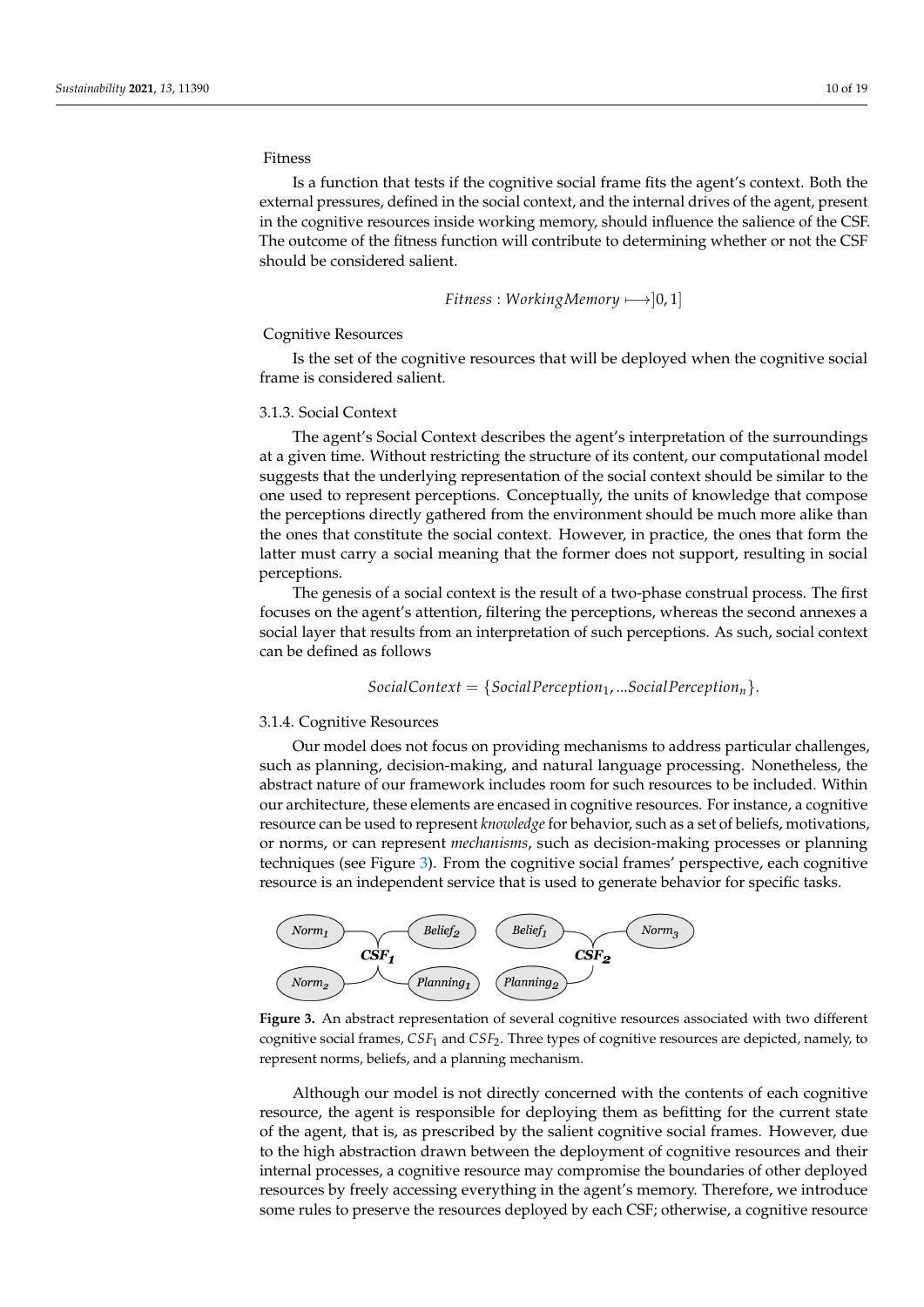would be able to ignore the mechanism that sets the salient cognitive resources based on the social context. Therefore, cognitive resource information management should obey some restrictions regarding its accessibility:

- 1. A cognitive resource does not have access to the sensory memory. As a result, all observations of the world should be made through the social context;
- 2. A cognitive resource can use all the information available in the working memory whether or not it was maintained or produced by itself or other resources;
- 3. A cognitive resource has access to the cognitive social frames in long-term memory. Therefore, it can rely on knowledge about the representation of other CSFs, besides the salient ones.

### *3.2. Agent's Mechanism*

An agent's capability to perceive the environment and produce actions is also how our model defines the agent's interaction with the environment. However, rather than following the classic perceive, think and act loop, we claim that some mandatory additional steps should be included for socio-cognitive agents. We suggest an approach that defines the agent's mechanism as a five-stage process: *perceive*, *interpret*, *update*, *execute*, and *act*. Each one of these phases manipulates different concepts present in the agent's architecture. Algorithm [1](#page-10-0) highlights the core steps in the agent's cognition from the instant it perceives the environment to the moment it acts on the world.

# <span id="page-10-0"></span>**Algorithm 1** Agent's Mechanism.

|    | 1: function CYCLE(Environment)                                                 |
|----|--------------------------------------------------------------------------------|
| 2: | $Perceptions = PERCEIVE(Environment)$                                          |
| 3: | $SocialContext = INTERPRET(Pereptions, CSF_{salient})$                         |
| 4: | $CSF_{salient}$ , Resources <sub>deployed</sub> = $UPDATE(CSF, SocialContext)$ |
|    | 5: Actions = EXECUTE(SocialContext, Resources <sub>deployed</sub> )            |
|    | 6: $ACT(Actions)$                                                              |
|    | 7: end function                                                                |

Following the abstraction previously stated between the cognitive social frames core elements and the cognitive resources, the agent's mechanism does not cover details about the mechanisms inside each cognitive resource.

# 3.2.1. Perceive

The perception of the agent is the first phase of the agent's loop and represents the observation of the physical environment by the agent through sensory stimuli. The result is a set of perceptions that is transferred to the agent's sensory memory.

# 3.2.2. Interpret

This phase is responsible for filtering the perception in the sensory memory and constructing the social context of the agent. After filtering the sensory memory's perceptions based on the salient cognitive social frame and then transforming them into other social perceptions based on the physical world, the resulting social context is transferred to the working memory. algorithm [2](#page-10-1) enumerates the steps of this phase.

<span id="page-10-1"></span>**Algorithm 2** Agent's Interpretation.

- 1: **function** INTERPRET(*Perceptions*,  $CSF_{salient}$ )<br>2: *SocialContext* =  $\varnothing$
- 2: *SocialContext* = ∅
- 3: **for each**  $csf \in CSF_{salient}$  **do**<br>4: **SocialContext** = **SocialContext**
- 4: *SocialContext* = *SocialContext* ∪ *cs f* .*Construal*(*Perceptions*)
- 5: **end for**
- 6: **return** *SocialContext*
- 7: **end function**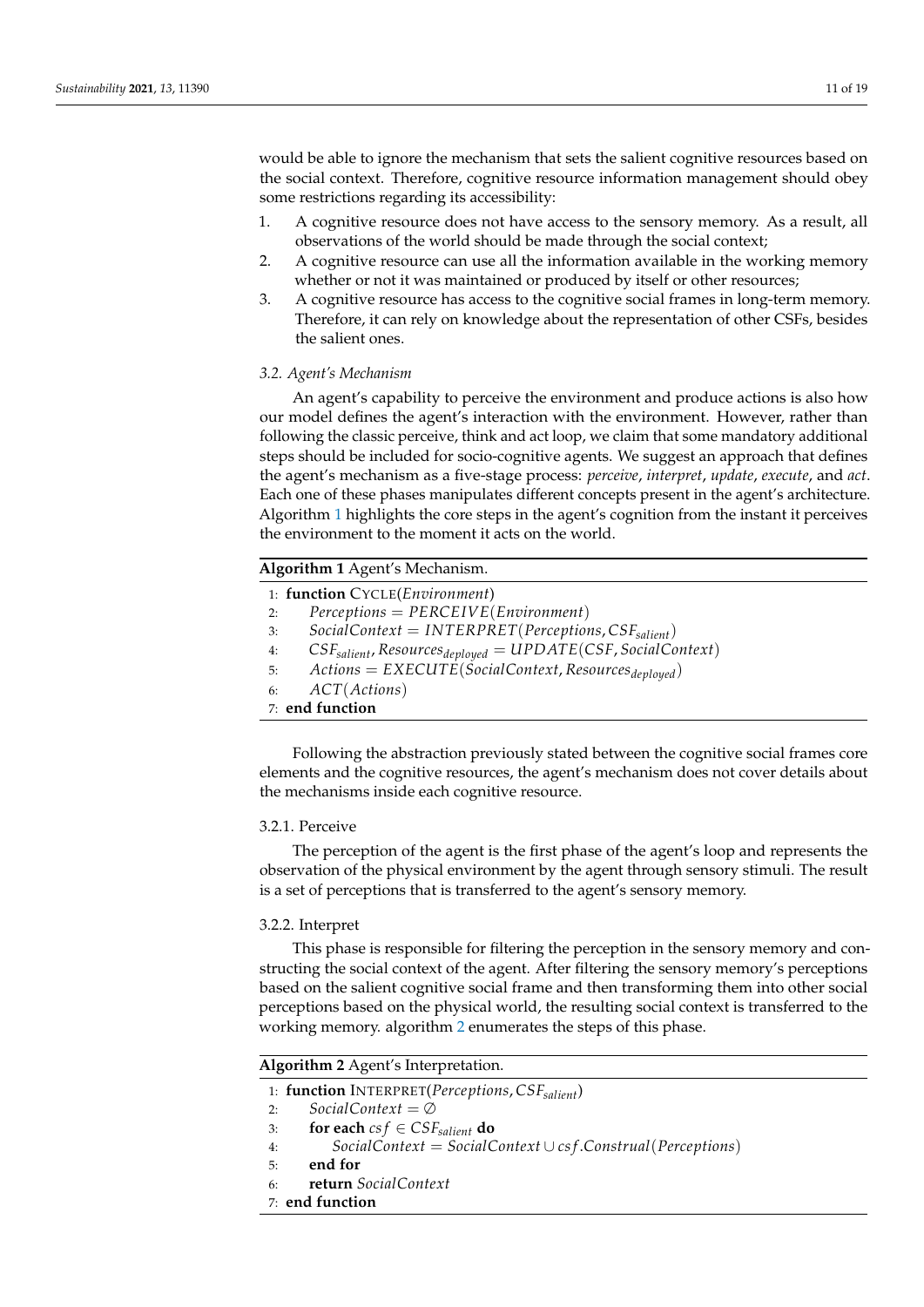At the start of the interpretation phase, the social context is cleared. Then, the agent uses the construal process associated with each salient cognitive social frame to transform the set of perceptions into a set of social perceptions, the social context. In spite of not being transferred from one execution of the agent's mechanism to the next, the social context still accommodates the impact of the agent's previous state when interpreting the perceptions. Since the interpretation phase considers the salient cognitive social frames; the resulting social context accounts indirectly for the previous events that lead to the current set of CSFs. Instead of updating the previous social context, the proposed mechanism relies on other elements of the agent's memory that were previously updated to interpret the physical world. This level of indirection grants to the agent the capability to rapidly shift the social context when noteworthy perceptions are received.

For instance, let us consider a person that is responsible for coaching the school's football team. Additionally, one of the kids on that team is this person's son. On the one hand, as a football coach, this person wants the team to perform well and, to do so, he needs to identify the problems that could impact the team's success. On the other hand, as a father, he wants to see his son play. During a game where his son is performing poorly, the father, based on the mentioned different views, interprets the situation differently. As a football coach he sees his son as responsible for the team's problems whereas as a father, he sees his son as deserving the opportunity to play. Modeling the father and coach roles as cognitive social frames, when faced with the perception of his son, the two CSF construals produce conflicting social perceptions that coexist in the same social context: one that identifies the son as a liability, and another as a young player that deserves a chance.

Because there are multiple salient CSFs at the same time, there will be several social contexts as well. Their union will result in a collection of social perceptions that can have ambiguity, that is, different CSFs can generate the same social perceptions. Furthermore, it can also produce conflicting social perceptions, since multiple CSFs can lead to distinct, potentially conflicting, interpretations of the same physical world.

The resulting social context can accommodate social perceptions that may lead to the deployment of conflicting goals or actions in the agent's cognition. This allows the emergence of internal dilemmas that should be addressed by the mechanisms encapsulated in the Cognitive Resources.

### 3.2.3. Update

After constructing the social context, the agent has a formal representation that describes its perspective on the surrounding reality. Therefore, the previous salient cognitive social frames may not be appropriate any longer. This process selects the cognitive social frames in the long-term memory that satisfy the fitness condition. However, the salience is also determined by the personal preference of the agents. To consider the external pressure exerted by the social context and the agent's internal pressure, we propose that salience is calculated as a balance between fitness and preference. As a result, the salience of a cognitive social frame *csf*, for the social context *SC* can be defined as

# *Salience* : *CognitiveSocialFrame*, *SocialContext* 7−→ [−1, 1],

and should satisfy the following properties:

- 1. The salience should be proportional to the value of cognitive social frame fitness based on the social context, given by *csf.fitness(SC)*. As such, the CSFs that are considered by the agent to be more appropriate than other CSFs should have a greater value of fitness;
- 2. The salience should be proportional to the agent's preference for each cognitive social frame, given by *preference(csf)*. This property represents the agent's personal inclination towards each CSF.

The second property of this function, mentions the *preference* function. Conceptually, it represents the agent's choice from the set of available cognitive social frames without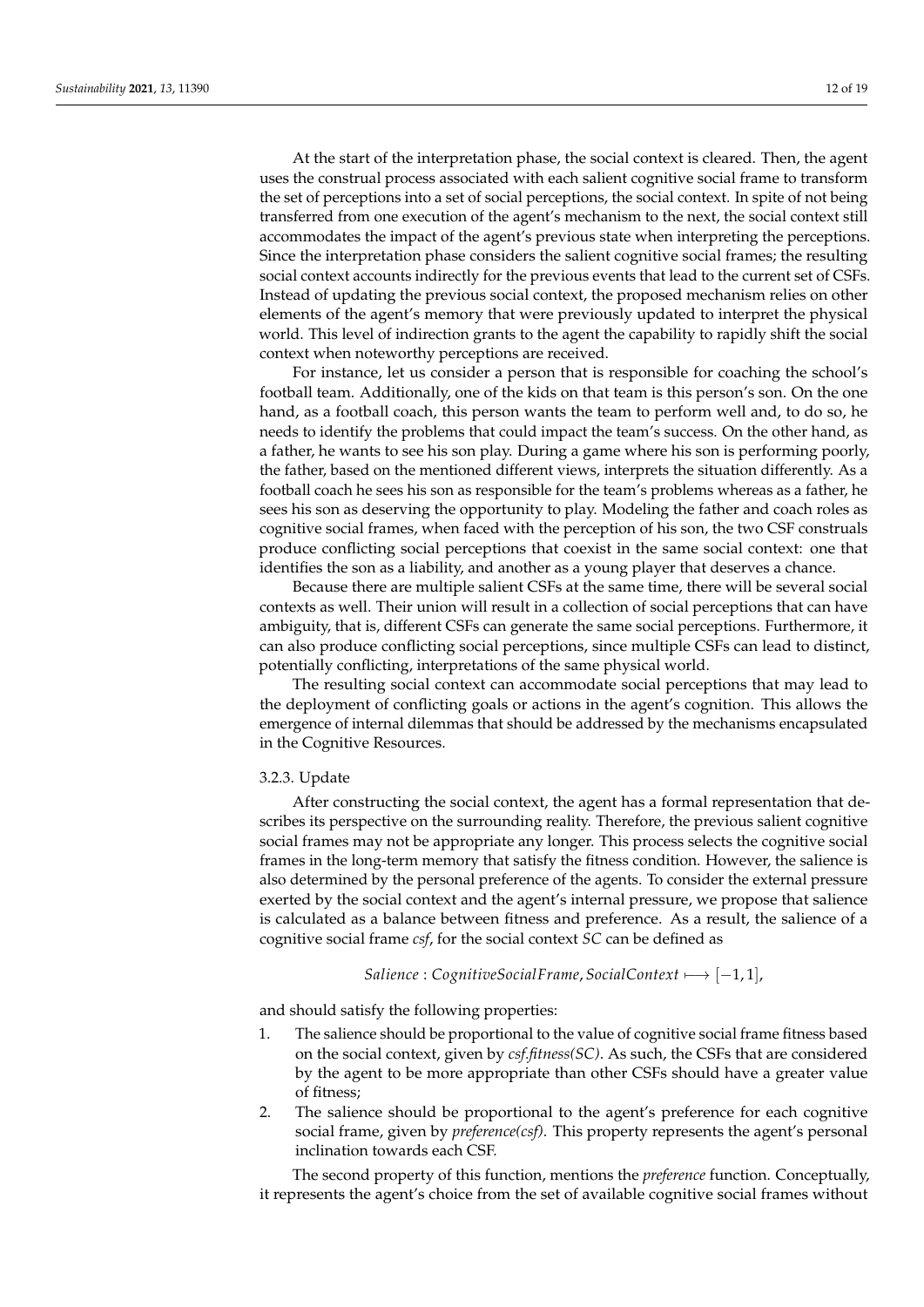considering the social context. That is, there might be an internal drive, need, or motivator, that influences the salience of a CSF. This function can be defined as:

```
preference : CognitiveSocialFrame 7−→ [−1, 1].
```
Overall, the update stage is responsible for altering the agent's salient CSFs in the working memory and, as such, modify the set of deployed cognitive resources. As shown in Algorithm [3,](#page-12-0) this phase relies on the current *SocialContext* and the entire set of *CognitiveSocialFrames* present in the long-term memory. The first step of this phase is to calculate the new set of cognitive social frames. To do so, based on the current social context, the agent iterates through all the CSFs to determine if their salience is greater than a certain threshold *esalience*. Then, based on the resources associated with all the members of the new set of salient CSFs, the agent identifies the new collection of cognitive resources that should be deployed.

<span id="page-12-0"></span>**Algorithm 3** Agent's CSF update mechanism.

|     | 1: function UPDATE(SocialContext, CSF)                                     |
|-----|----------------------------------------------------------------------------|
| 2:  | $CSF_{salient} = \emptyset$                                                |
| 3:  | for each $csf \in CSF$ do                                                  |
| 4:  | <b>if</b> Salience(csf, SocialContext) > $\epsilon_{\text{salience}}$ then |
| 5:  | $CSF_{salient} = CSF_{salient} \cup csf$                                   |
| 6:  | end if                                                                     |
| 7:  | end for                                                                    |
| 8:  | $Resources_{deployed} = \emptyset$                                         |
| 9:  | for each $csf \in CSF_{salient}$ do                                        |
| 10: | $Resources_{deployed} = Resources_{deployed} \cup csf.$ resources          |
| 11: | end for                                                                    |
| 12: | <b>return</b> CSF <sub>salient</sub> , Resources <sub>deployed</sub>       |
|     | 13: end function                                                           |

In our current model, the process of deploying new cognitive resources is a fairly simple substitution of the methods already present in the agent's working memory. However, this produces a sudden change in the set of deployed cognitive resources instead of a smooth transition where the previous resources would gradually lose relevance in the agent's cognition. Although discussing alternatives for implementing the deployment of new cognitive resources should depend on the scenario of the application of the agent; we propose two different approaches that could be followed.

Rather than solely having a mechanism to deploy the cognitive resources, there could be a symmetrical process to *undeploy* them. As such, after determining the new set of salient CSFs, the agent would calculate the subset of cognitive resources present in the working memory that need to be removed and trigger an undeployment process specific to each cognitive resource. Another possible approach is to apply the salience mechanism of the CSF directly to the cognitive resources. That is, each deployed cognitive resource would have a salience value that would continuously decrease with time, similar to a decay. The deployed cognitive resources would see their salience value renewed if the social context identified them, through the salient CSF resources, as worthy of being deployed and in this case maintained. When a cognitive resource has a salience lower than a certain threshold, it is then discarded from the set of deployed resources.

### 3.2.4. Execute

In this phase, the agent does not manipulate any core elements of the architecture directly associated with the cognitive social frames model. Instead, the updated set of deployed cognitive resources, with access to the new social context present in the working memory, is executed.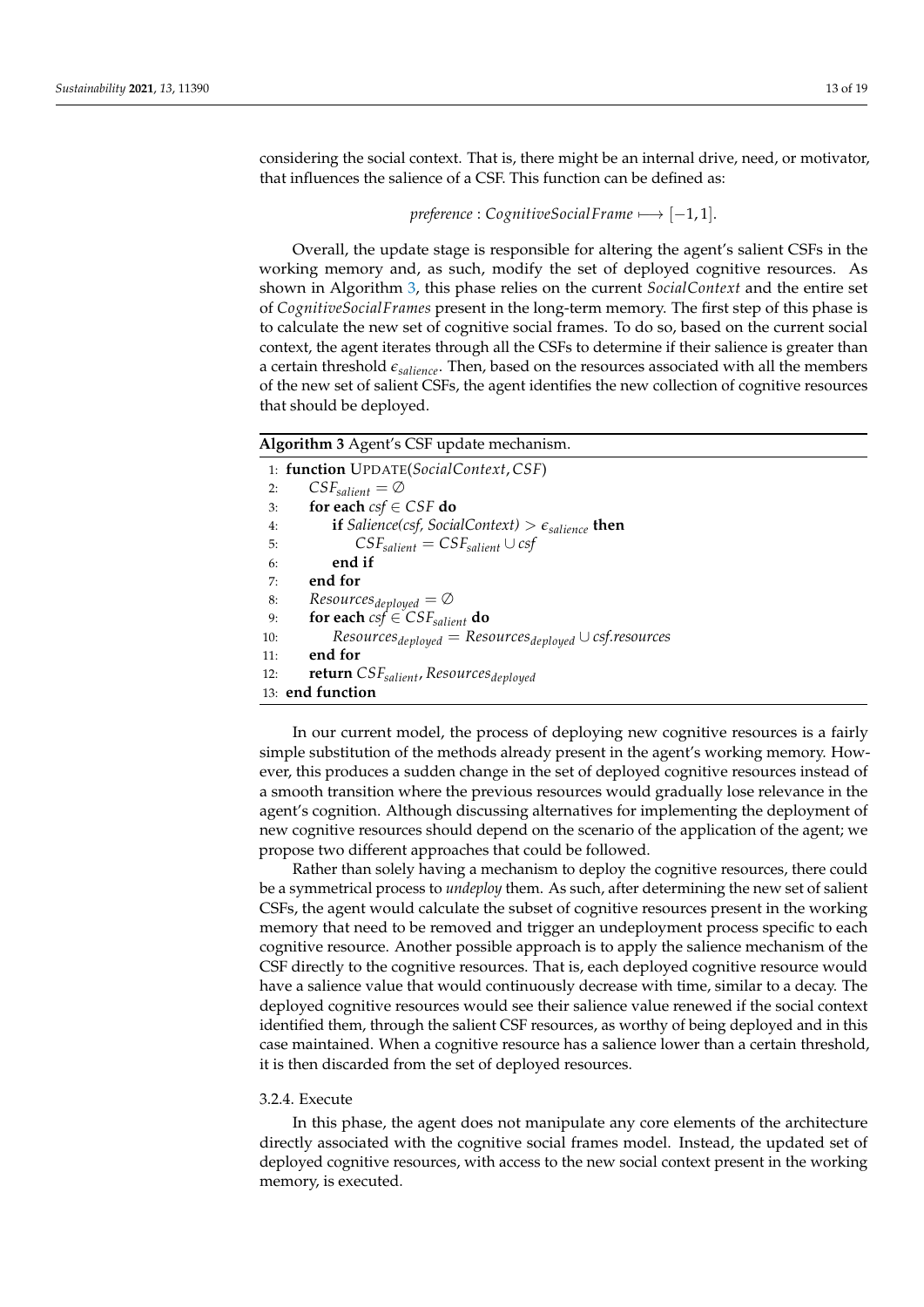As previously described, the cognitive resources are the agent's units of cognition that target specific problem-solving, decision-making, reasoning capabilities, and others. They can either contain knowledge or processes. Only the processes have an executable nature and, therefore, they will be executed. Nevertheless, although not running any procedures, the cognitive resources that hold knowledge can also be manipulated by the other type of cognitive resources.

This phase can be characterized by the high degree of abstraction that encapsulates the agent's ability to reason, decide, or interact with the world, away from the mechanism used to guarantee its conformity with the social context. At the same time as executing the deployed cognitive resources, whatever the outcome, it is already in accordance with the agent's social context. Nevertheless, there are some cognitive resources that can use the core cognitive social frame concepts, namely, the CSFs.

### *3.3. Demonstration*

In the next paragraphs we elaborate on how an agent's interpretation of the surroundings, the salient set of cognitive social frames, and the deployment of cognitive resources can adjust their behavior towards being socially adequate.

Let us consider agents *A*<sup>1</sup> and *A*2, both implementing the practice of eating a particular food through the cognitive resources *CReat*. Although the implementation details of each cognitive resources are not relevant to understand the mechanism of the agent, to grasp the meaning of *CReat*, we can assume it represents the algorithm to support a robot's manipulation of an physical object mimicking the action of eating, or a virtual character in a game performing an eating animation and changing an internal value representing the agent's hunger. Additionally, both agents have two cognitive social frames: *CSFhungry* and *CSFeager*, both deploying the *CReat*. The first becomes salient when its owner is hungry while the second becomes salient when the social context includes at least one *f avourite f ood* perception. Both agents prefer *CSFeager* rather then *CSFhungry*.

Considering that both agents are hungry and, thus, their respective *CSFhungry* are salient, when perceiving an apple and an orange, both ascribe the same meaning to them: *f ood*. However, in the interpretation phase, since *A*1's favorite food is an apple and *CSFhungry* has a construal function that ascribes to its owner's favorite food an additional social value *f avorite f ood*, the social context of each agents will be the following:

$$
SC_{A_1} = \{food(apple), food(orange), favorite food(apple)\}\
$$
  
 $SC_A = \{food(anple), food(orange)\}$ 

$$
3C_{A_2} = \{j \cdot 60u(\mu p \mu \epsilon), j \cdot 60u(\nu \mu n \xi \epsilon)\}
$$

Considering the distinct social contexts, each agent will have a different set of salient cognitive social frames. Since *CSFhungry* becomes salient when its owner is hungry, both  $A_1$  and  $A_2$  have their respective  $CSF_{hungry}$  salient. However, in  $A_1$ 's case, since its social context includes a *f avorite f ood*, its *CSFgreedy* will also become salient. As such, the set of salient cognitive social frames for *A*<sup>1</sup> contains *CSFhungry* and *CSFgreedy*, whereas for *A*<sup>2</sup> only contains *CSFhungry*. In the latter, our model will deploy the *CReat* since there is only one salient frame. In *A*<sup>1</sup> there are two *CReat* being deployed, one referring to all the foods and another to the favorite food of the agent. However, since the *CSFeager* has an higher preference than the other, the *CReat* will have an higher fitness value too, thus being considered more socially adequate.

In this example, it is possible to observe that, although most of the model's implementation is the same on both agents,  $A_1$  constructs a different social context than  $A_2$ , reflecting different perspectives of the same physical surroundings. This is the outcome of the interpretation process that not only takes into account the perceptions of the agents but also its internal state, in particular the salient cognitive social frames. The distinct set of frames that are considered salient at a given time will also affect the cognitive resources that are deployed (e.g., practices), hence affecting the agents actions. In this minimalist setting, we included specific aspects that help describe each individual in terms of their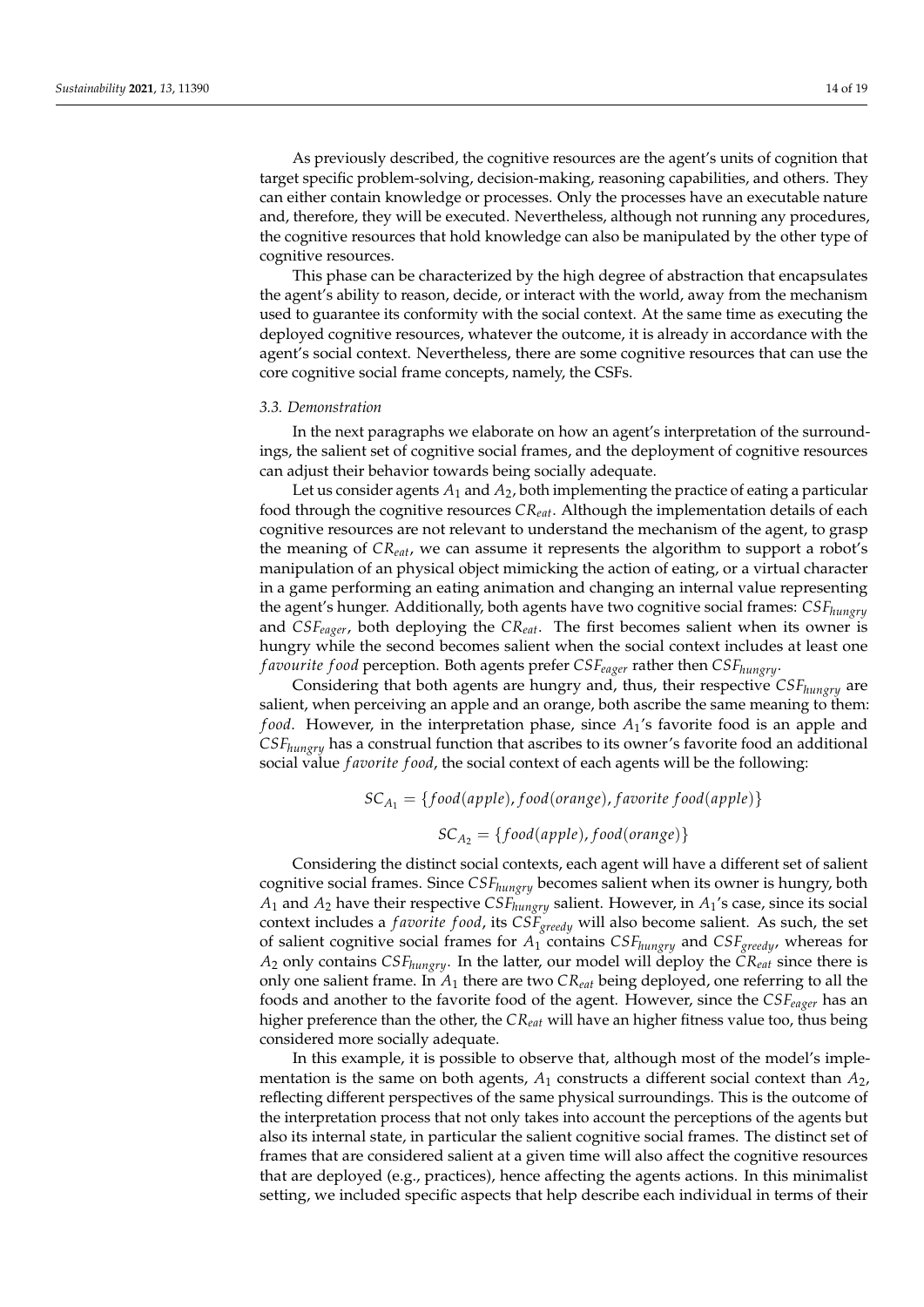preferences, drives and motivations (e.g., favorite food) when considering the physical surroundings. However, when introducing other agent's in the social context, it is possible to create socially richer scenarios.

Let us assume there is an additional agent  $A_3$  that is interpreted by both agents as *priest* and gluttony is a socially inadequate behavior. To implement this notion of social adequacy, *CSFeager* will only become salient when the social context includes a *f avorite f ood* but does not include a *priest*. In the previous example, *A*<sup>1</sup> considered as socially adequate eating its favorite food since it was in the social context. Now, when *A*<sup>1</sup> interprets its perceptions (including an *apple*, *orange*, and *A*3), besides identifying a *f ood* and a *f avorite f ood*, it also identifies a *priest*. As such, the *CSFeager* will no longed be salient, thus not identifying as socially appropriate eating its favorite apple since a priest is present. Still, the *CSFhungry* will identify as socially affordable eating the *f ood* because its salience condition does not take into account the *priest*.

# *3.4. Discussion*

The proposed computational model's goal is to enable the creation of socio-cognitive agents that have the capability to adapt their cognition according to the social context, i.e., their interpretation of the social world. Our model fulfils this goal, by introducing a mechanism based on the concept of cognitive social frame, which work as the link between the agent's social context and its cognition. The design of the mechanism we propose was guided by the design principles previously described.

Aligned with the design principle of *socially situated cognition* (Section [2.1\)](#page-2-1), the main motivation of cognitive social frames is to establish a link between the agent's situation, formally represented in the social context and its cognition, encapsulated in its cognitive resources. As such, the agent is sensitive to the view of the surrounding world when deploying its cognitive resources. However, it is important to note that this sensitivity to the social context should not be confused with dependency. Although the agent takes into account the social context, using our model, its cognition's deployment is also influenced by its own preferences.

A socio-cognitive agent implementing our mechanism can interpret the world, as stated in the *social context and construal* principle (Section [2.2\)](#page-3-0), rather than just perceiving it. The second stage of our mechanism allows a socio-cognitive agent to construct a mental representation, the social context, describing its relationship with perceived elements. This social context is the set of social perceptions that result from the application of each salient cognitive social frame construal function. This function is responsible for filtering the agent's perceptions and then applying a social layer on top of them. As such, the social context enables the observer to allow its cognition to reason about the meaning of the elements of the physical world instead of the elements by themselves.

Additionally, in the interpretation phase, the agent can construct a social context. This process is also influenced by the salient cognitive social frames. Therefore, the interpretation of the reality is performed from the agent's frame of reference with regard to its relevance to the agent's cognition. As stated in the *social affordances* principle (Section [2.4\)](#page-4-0), a sociocognitive agent should perceive what is worth paying attention to and identify social interaction opportunities in the social context. Our proposal supports this suggestion since it only applies the construal function of the salient CSFs relevant for the cognition, to create the social context. The principle described in Section [2.5](#page-5-0) emphasizes that a socio-cognitive agent should recognize what is socially affordable. In line with this remark, a cognitive social frame represents the cognitive resources that are associated with a particular social context and, to a certain degree, it also dictates how the agent can interact with the world. Moreover, while building the social context, CSFs are attributed to other social actors as well. This supports the identification of social affordances, but at the same time is a mechanism that enables certain mind-reading capabilities in the agent.

Finally, one of the most promising aspects of our proposal is related to the principle of *social categorization and identity* (Section [2.3\)](#page-4-1). The concept of cognitive social frames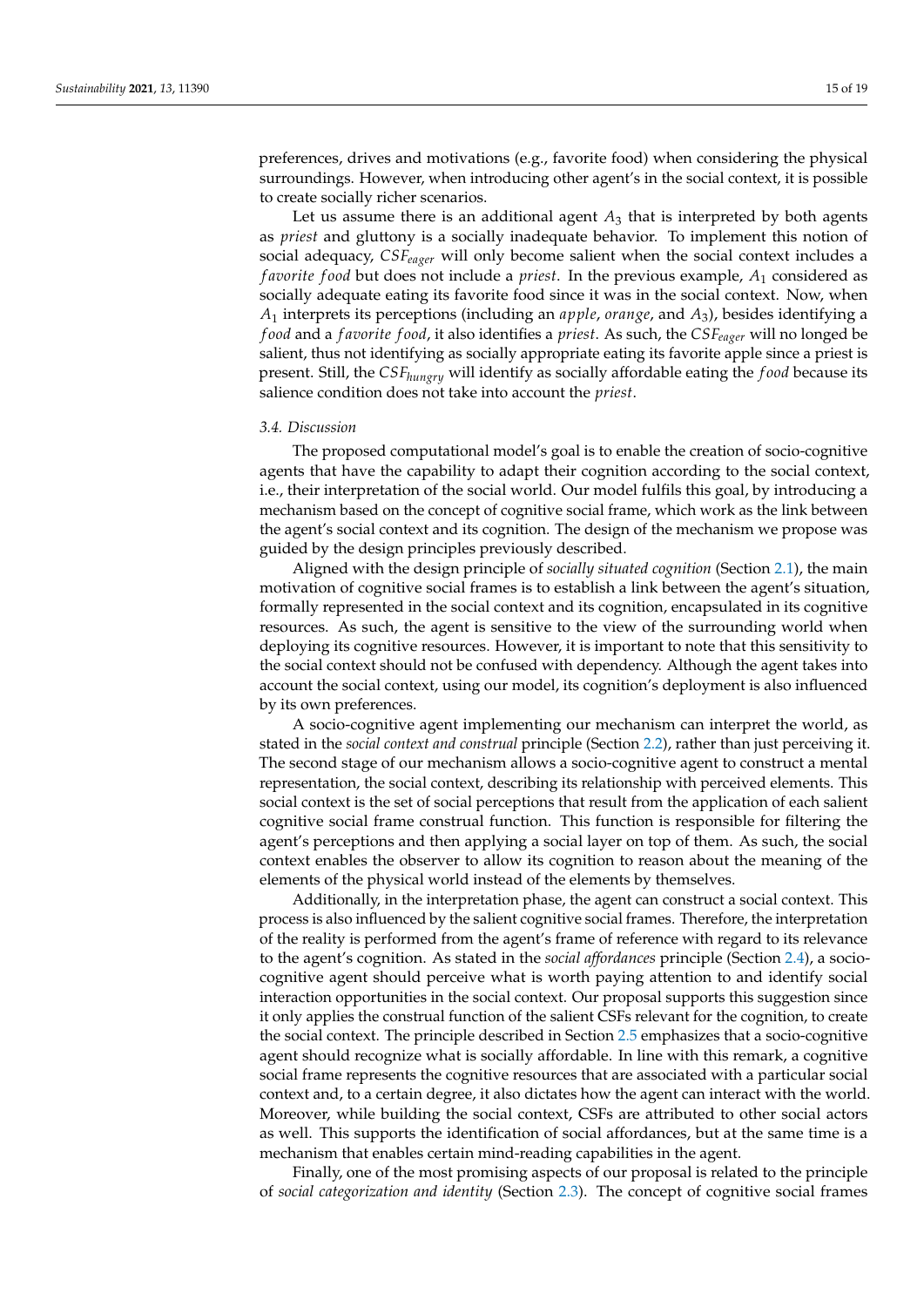supports the appearance of the concept of social identity by enabling a socio-cognitive agent to identify its and others' social categories. When placed in a world with other social actors, an agent capable of representing the concept of CSF can also assign to others their salient CSFs. Furthermore, it can also reason about its beliefs regarding others' salient CSF and their social categories. However, this principle also claims that not only should a socio-cognitive agent recognize others' group memberships but also be able to construct its own social identity based on its relationship with the social category, by defining personal preferences over some identities. Regarding the first, a cognitive social frame can be used as the concept that enables the categorization of social actors and, therefore, defines groups of social actors that share similar CSFs. With interest to the second, the mechanism we propose allows the cognitive resources to reason about the concept of cognitive social frames and project into others' salient CSFs, modeling others' categories. With this information, an agent can explore its relationship with other social actors, considering their memberships, towards defining its own social identity.

In addition, by considering the salient CSFs of other social actors with its own cognition, an agent is capable of reasoning about others' deployed cognitive resources and, therefore, acknowledge their beliefs, goals, mechanisms, and others. This *mind-reading* capability can enhance the social dimension of such agents since they can now expect and predict others' actions based on their salient cognitive social frames. Furthermore, this mind-reading capability can be extended from the recognition of what cognitive resources are deployed to how another social actor interprets the physical world, thus creating social contexts from other frames of reference. Combining the two, the social context and cognitive social frames, a socio-cognitive agent has, to an extent, a mind-reading mechanism that allows it to understand the world from others' perspectives and potentially anticipate others' behaviors.

The ability to mind-read other social actors can help an agent establish relationships with other social actors. Instead of looking at the environment as a mere collection of opportunities for interaction, focusing on the interpersonal relationship with others creates agents that are more socially capable. When interacting with other social actors, an agent has a better chance of successfully engaging with them if it is aware of their drives, beliefs, norms, and other aspects that can be derived from their salient cognitive social frames. With this information, when interacting with other social actors, a socio-cognitive agent can search for common grounds with its interlocutors, thus strengthening their interpersonal relationship. We can use CSFs to explore the discrete (based on categories) nature of social relationships that are often treated as a continuous variable in multi-agent systems. For example, we can define a CSF for friends and another for acquaintances and define in each the social norms that apply when the agent meets other actors that fit the CSF.

Additionally, agents with mind-reading capabilities can use their knowledge about others' interpretation of the reality to manipulate the constructing of their social context, in particular, the identity (e.g., salient CSF) that others ascribe to the agent. Managing others' impressions about itself requires a socio-cognitive agent to reason about others' construction of the social context. Looking forward to inducing perceptions that will influence other's views about itself, an agent can either adjust the information exchanged with others or modify the environment such that their construction of the social context alters the other's interpretation of the social reality.

Finally, models for emotions and affect have also been researched towards creating better socio-cognitive agents. Indeed, considering that our goal is to create better humanagent interactions, emotional responses should also be focused when deploying such agents. However, our model does not enforce a specific emotional appraisal approach. Instead, our contribution focuses on identifying the adequacy of a behavior to the interpretation of the surrounding environment. Nonetheless, the inclusion of emotional appraisal mechanisms as cognitive resources can contribute to the identification of affordable emotional responses based on the social context.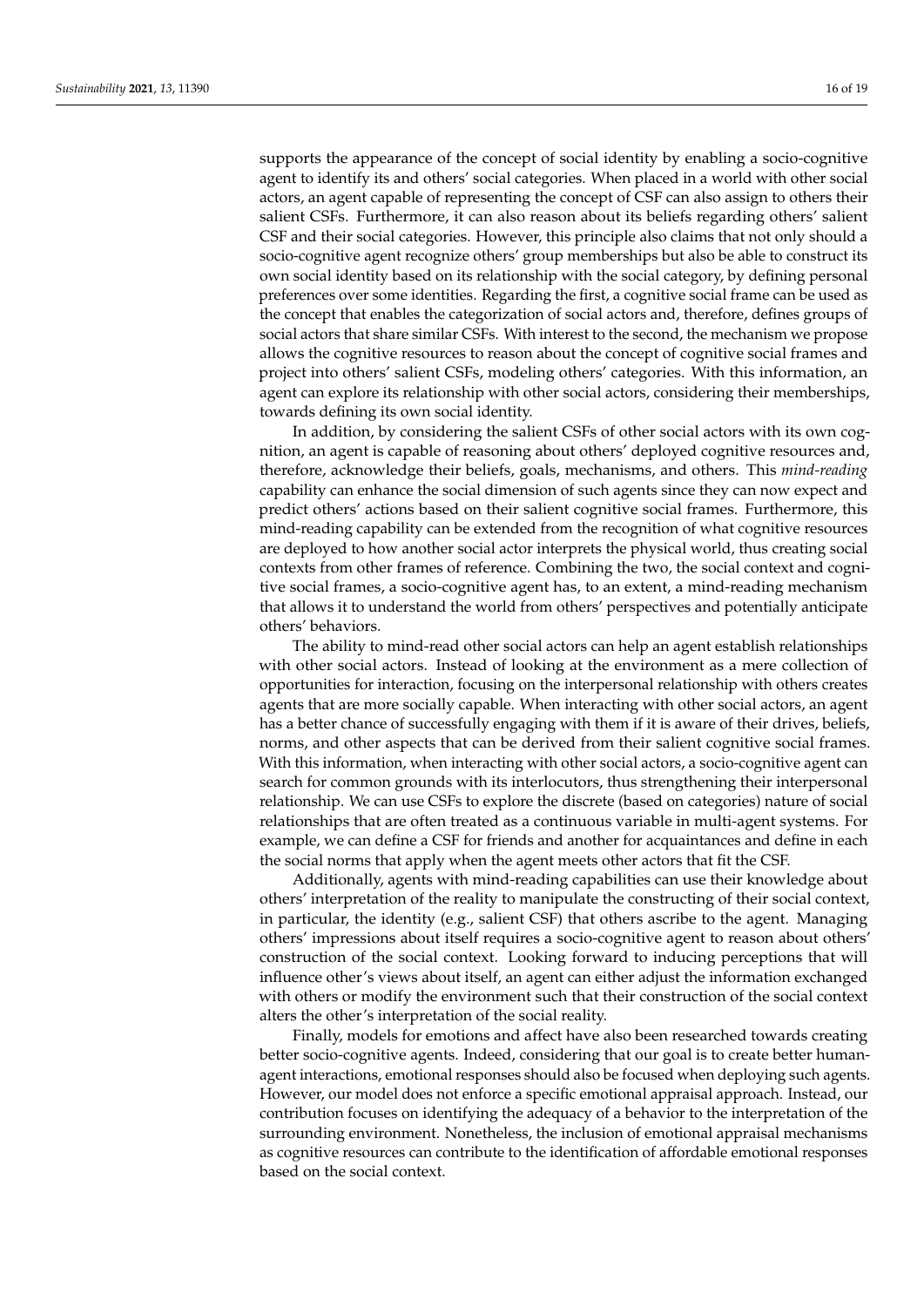# **4. Conclusions**

Our everyday life takes place in social worlds that have started to welcome new intelligent autonomous agents to live alongside humans. To properly adjust them to people's social lives, they must be endowed with social capabilities that allow them to adapt their interaction with the surrounding social actors. We claim that social agents would be more capable of successfully engaging others if they could change their cognition based on the social context they are placed in. For example, agents should know the role they play in a given context and should be able to change the role if the context changes.

In this document, we identified five design principles that should be taken into account when conceiving socio-cognitive agents to live alongside other social actors. We explored the implications of some theories proposed by sociologists and psycho-sociologists in computational models. Overall, we look to social sciences as an extremely helpful source of knowledge when engineering social behavior. We proposed the cognitive social frames model that establishes a relationship between a personal construct of the physical world, the social context, and the agent's cognitive resources. Its mechanism allow the agent to interpret the shared reality based on its salient CSFs and deploy different cognitive resources to match the requirements of the environment. Bounding the agents' relationship with reality, the social context, with its internal processes, the cognitive elements, our model establishes a framework that promotes the deployment of socio-cognitive agents alongside other social actors living in an environment filled with social rules and opportunities for interaction.

We intend to explore the application of our model into different domains such as conversational social bots and non-playable characters in video games. Furthermore, we want to explore the deployment of large groups of agents endowed with the cognitive social frames to study how the distribution of frames can affect the behavior of a population based on each individuals frame of reference and notions of socially affordable. Additionally, this line of research might reveal some challenges regarding the authoring of social behaviors, in particular when identifying the features that define social context. Indeed, as previously discussed, our model introduces an authoring effort that might present a difficulty to accommodate a large number of social behaviors. Towards reducing the effort of producing this content, one promising direction is the use of data-driven approaches to learn the mapping between context and adequate behavior using a representation similar to cognitive social frames. Moreover, our model can be used not only to create better social agents but also to strengthen the understanding of human-agent interaction and, to an extent, human– human interaction. As such, we intend to explore the attributions of social motivations by external observers in an experimental study that relies on virtual agents endowed with our model.

**Author Contributions:** D.R. and R.P. equally contributed to all aspects of this work. All authors have read and agreed to the published version of the manuscript.

**Funding:** This work was supported by national funds through FCT, Fundação para a Ciência e a Tecnologia, under project UIDB/50021/2020, by FCT scholarship SFRH/BD/131024/2017, and by the EU H2020 Project iv4XR - H2020-ICT-2018-3/856716.

**Data Availability Statement:** Not applicable.

**Conflicts of Interest:** The authors declare no conflict of interest.

### **References**

- <span id="page-16-0"></span>1. Blumer, H. *Symbolic Interactionism: Perspective and Method*; University of California Press: Berkeley, CA, USA, 1986.
- <span id="page-16-1"></span>2. Clancey, W.J. The conceptual nature of knowledge, situations, and activity. In *Human and Machine Expertise in Context*; AAAI Press: Palo Alto, CA, USA, 1997; pp. 247–291.
- <span id="page-16-2"></span>3. Castelfranchi, C. Modelling social action for AI agents. *Artif. Intell.* **1998**, *103*, 157–182. [\[CrossRef\]](http://doi.org/10.1016/S0004-3702(98)00056-3)
- <span id="page-16-3"></span>4. Clancey, W.J. Situated cognition: Stepping out of representational flatland. *AI Commun. Eur. J. Artif. Intell.* **1991**, *4*, 109–112. [\[CrossRef\]](http://dx.doi.org/10.3233/AIC-1991-42-309)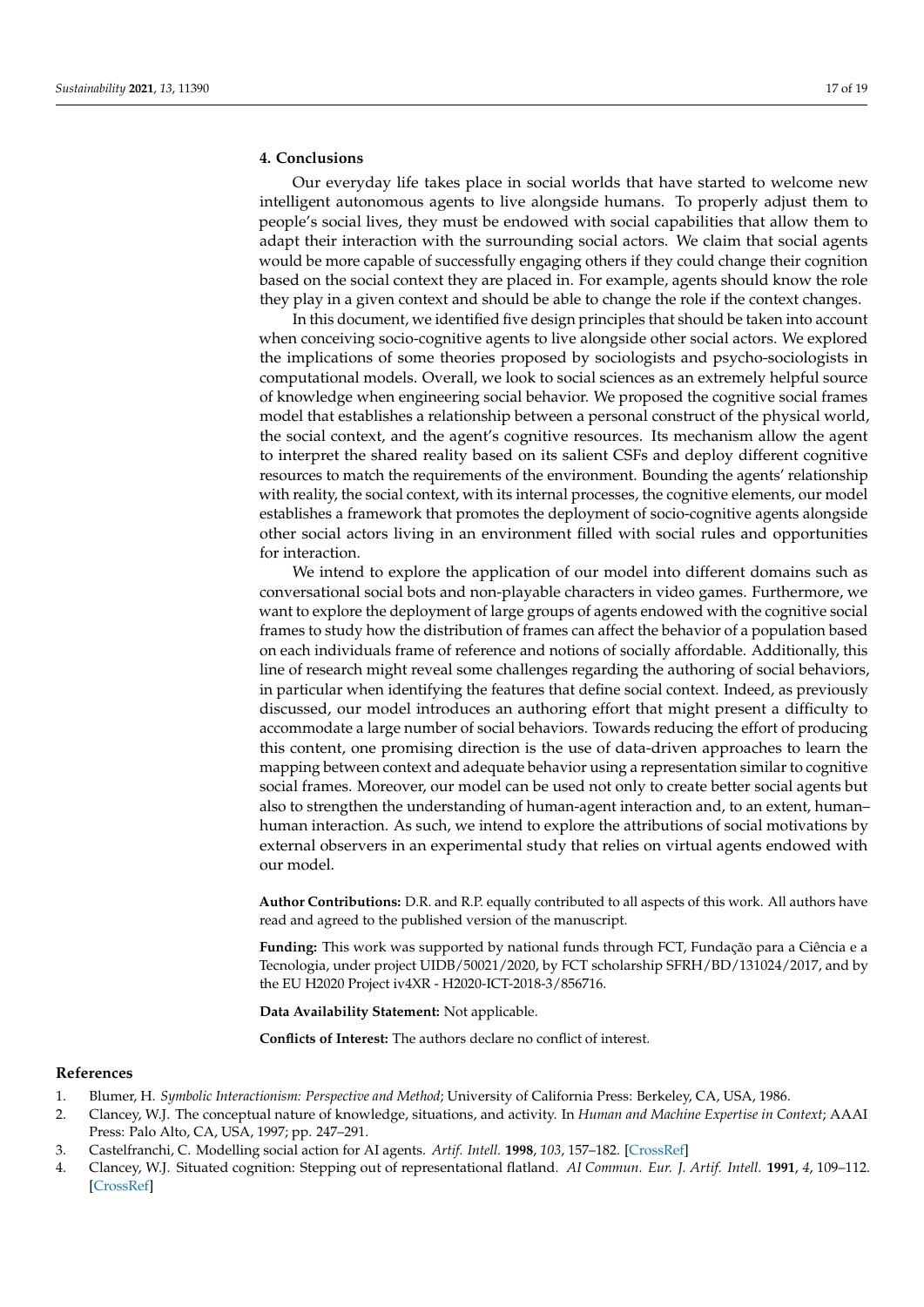- <span id="page-17-0"></span>5. Smith, E.R.; Semin, G.R. Socially Situated Cognition: Cognition in its Social Context. In *Advances in Experimental Social Psychology*; Academic Press: Cambridge, MA, USA, 2004; Volume 36, pp. 53–117. [\[CrossRef\]](http://dx.doi.org/10.1016/S0065-2601(04)36002-8)
- <span id="page-17-1"></span>6. Castelfranchi, C. Guarantees for autonomy in cognitive agent architecture. In *International Workshop on Agent Theories, Architectures, and Languages*; Springer: Berlin/Heidelberg, Germany, 1994; pp. 56–70.
- <span id="page-17-2"></span>7. Dignum, F.; Prada, R.; Hofstede, G.J. From autistic to social agents. In Proceedings of the 2014 international conference on Autonomous agents and multi-agent systems. International Foundation for Autonomous Agents and Multiagent Systems, Paris, France, 5–9 May 2014; pp. 1161–1164.
- <span id="page-17-3"></span>8. Miller, T. Explanation in artificial intelligence: Insights from the social sciences. *Artif. Intell.* **2019**, *267*, 1–38. [\[CrossRef\]](http://dx.doi.org/10.1016/j.artint.2018.07.007)
- <span id="page-17-4"></span>9. Madsen, J.K.; Bailey, R.; Carrella, E.; Koralus, P. Analytic versus computational cognitive models: Agent-based modeling as a tool in cognitive sciences. *Curr. Dir. Psychol. Sci.* **2019**, *28*, 299–305. [\[CrossRef\]](http://dx.doi.org/10.1177/0963721419834547)
- <span id="page-17-5"></span>10. Wang, F.Y.; Ye, P.; Li, J. Social intelligence: The way we interact, the way we go. *IEEE Trans. Comput. Soc. Syst.* **2019**, *6*, 1139–1146. [\[CrossRef\]](http://dx.doi.org/10.1109/TCSS.2019.2954920)
- <span id="page-17-6"></span>11. Ye, P.; Wang, T.; Wang, F.Y. A survey of cognitive architectures in the past 20 years. *IEEE Trans. Cybern.* **2018**, *48*, 3280–3290. [\[CrossRef\]](http://dx.doi.org/10.1109/TCYB.2018.2857704)
- <span id="page-17-7"></span>12. Kotseruba, I.; Tsotsos, J.K. 40 years of cognitive architectures: Core cognitive abilities and practical applications. *Artif. Intell. Rev.* **2020**, *53*, 17–94. [\[CrossRef\]](http://dx.doi.org/10.1007/s10462-018-9646-y)
- <span id="page-17-8"></span>13. Ortony, A.; Clore, G.L.; Collins, A. *The Cognitive Structure of Emotions*; Cambridge University Press: Cambridge, UK, 1988.
- <span id="page-17-9"></span>14. Bartneck, C. Integrating the OCC model of emotions in embodied characters. In Proceedings of the Workshop on Virtual Conversational Characters: Applications, Methods, and Research Challenges, Melbourne, Australia, 29 November 2002.
- <span id="page-17-10"></span>15. Van Dyke Parunak, H.; Bisson, R.; Brueckner, S.; Matthews, R.; Sauter, J. A model of emotions for situated agents. In Proceedings of the Fifth International Joint Conference on Autonomous Agents and Multiagent Systems, Hakodate, Japan, 8–12 May 2006; pp. 993–995.
- <span id="page-17-11"></span>16. Franklin, S.; Madl, T.; D'mello, S.; Snaider, J. LIDA: A systems-level architecture for cognition, emotion, and learning. *IEEE Trans. Auton. Ment. Dev.* **2013**, *6*, 19–41. [\[CrossRef\]](http://dx.doi.org/10.1109/TAMD.2013.2277589)
- <span id="page-17-12"></span>17. Dias, J.; Mascarenhas, S.; Paiva, A. Fatima modular: Towards an agent architecture with a generic appraisal framework. In *Emotion Modeling*; Springer: Berlin/Heidelberg, Germany, 2014; pp. 44–56.
- <span id="page-17-13"></span>18. Ojha, S.; Williams, M.A. Emotional appraisal: A computational perspective. In Proceedings of the Fifth Annual Conference on Advances in Cognitive Systems (ACS), Troy, NY, USA, 12–14 May 2017.
- <span id="page-17-14"></span>19. Hall, L.; Tazzyman, S.; Hume, C.; Endrass, B.; Lim, M.Y.; Hofstede, G.; Paiva, A.; Andre, E.; Kappas, A.; Aylett, R. Learning to overcome cultural conflict through engaging with intelligent agents in synthetic cultures. *Int. J. Artif. Intell. Educ.* **2015**, *25*, 291–317. [\[CrossRef\]](http://dx.doi.org/10.1007/s40593-014-0031-y)
- <span id="page-17-15"></span>20. Mascarenhas, S.; Prada, R.; Paiva, A.; Hofstede, G.J. Social importance dynamics: A model for culturally-adaptive agents. In *International Workshop on Intelligent Virtual Agents*; Springer: Berlin/Heidelberg, Germany, 2013; pp. 325–338.
- <span id="page-17-16"></span>21. Dimas, J.; Prada, R. Dynamic identity model for agents. In *International Workshop on Multi-Agent Systems and Agent-Based Simulation*; Springer: Berlin/Heidelberg, Germany, 2013; pp. 37–52.
- <span id="page-17-17"></span>22. Mercuur, R.; Dignum, V.; Jonker, C.M. Integrating Social Practice Theory in Agent-Based Models: A Review of Theories and Agents. *IEEE Trans. Comput. Soc. Syst.* **2020**, *7*, 1131–1145. [\[CrossRef\]](http://dx.doi.org/10.1109/TCSS.2020.3007930)
- <span id="page-17-18"></span>23. Mercuur, R.; Dignum, V.; Jonker, C.M. Modelling Human Routines: Conceptualising Social Practice Theory for Agent-Based Simulation. *arXiv* **2020**, arXiv:2012.11903.
- <span id="page-17-19"></span>24. Suchman, L.A. *Plans and Situated Actions: The Problem of Human-Machine Communication*; Cambridge University Press: Cambridge, UK, 1987.
- <span id="page-17-20"></span>25. Schwarz, N. Attitude construction: Evaluation in context. *Soc. Cogn.* **2007**, *25*, 638–656. [\[CrossRef\]](http://dx.doi.org/10.1521/soco.2007.25.5.638)
- <span id="page-17-21"></span>26. Dautenhahn, K. The art of designing socially intelligent agents: Science, fiction, and the human in the loop. *Appl. Artif. Intell.* **1998**, *12*, 573–617. [\[CrossRef\]](http://dx.doi.org/10.1080/088395198117550)
- <span id="page-17-22"></span>27. Fong, T.; Nourbakhsh, I.; Dautenhahn, K. A survey of socially interactive robots. *Robot. Auton. Syst.* **2003**, *42*, 143–166. [\[CrossRef\]](http://dx.doi.org/10.1016/S0921-8890(02)00372-X)
- <span id="page-17-23"></span>28. Allport, G.W.; Clark, K.; Pettigrew, T. *The Nature of Prejudice*; Addison-Wesley: Reading, MA, USA, 1954.
- <span id="page-17-24"></span>29. Tajfel, H. Human Groups and Social Categories: Studies in Social Psychology/Henri Tajfel; Cambridge University Press: Cambridge, UK; New York, NY, USA, 1981.
- <span id="page-17-25"></span>30. Abrams, D.; Hogg, M.A. *Social Identity and Social Cognition*; Blackwell: Oxford, UK, 1999; pp. 197–229.
- <span id="page-17-26"></span>31. Brewer, M.B. Ingroup identification and intergroup conflict. *Soc. Identity Intergroup Confl. Confl. Reduct.* **2001**, *3*, 17–41.
- <span id="page-17-27"></span>32. Owens, T.J.; Robinson, D.T.; Smith-Lovin, L. Three faces of identity. *Annu. Rev. Sociol.* **2010**, *36*. [\[CrossRef\]](http://dx.doi.org/10.1146/annurev.soc.34.040507.134725)
- <span id="page-17-28"></span>33. Gibson, J.J. The theory of affordances. In *Perceiving, Acting, and Knowing*; Shaw, R., Bransford, J., Eds.; Lawrence Erlbaum: Mahwah, NJ, USA, 1977; pp. 67–82.
- <span id="page-17-29"></span>34. Gibson, J.J. *The Ecological Approach to Visual Perception*; Houghton Mifflin: Boston, MA, USA, 1979.
- <span id="page-17-30"></span>35. Riesenhuber, M.; Poggio, T. Neural mechanisms of object recognition. *Curr. Opin. Neurobiol.* **2002**, *12*, 162–168. [\[CrossRef\]](http://dx.doi.org/10.1016/S0959-4388(02)00304-5)
- <span id="page-17-31"></span>36. Cisek, P.; Kalaska, J.F. Neural mechanisms for interacting with a world full of action choices. *Annu. Rev. Neurosci.* **2010**, *33*, 269–298. [\[CrossRef\]](http://dx.doi.org/10.1146/annurev.neuro.051508.135409)
- <span id="page-17-32"></span>37. Hirsh, J.B.; Mar, R.A.; Peterson, J.B. Psychological entropy: A framework for understanding uncertainty-related anxiety. *Psychol. Rev.* **2012**, *119*, 304. [\[CrossRef\]](http://dx.doi.org/10.1037/a0026767) [\[PubMed\]](http://www.ncbi.nlm.nih.gov/pubmed/22250757)